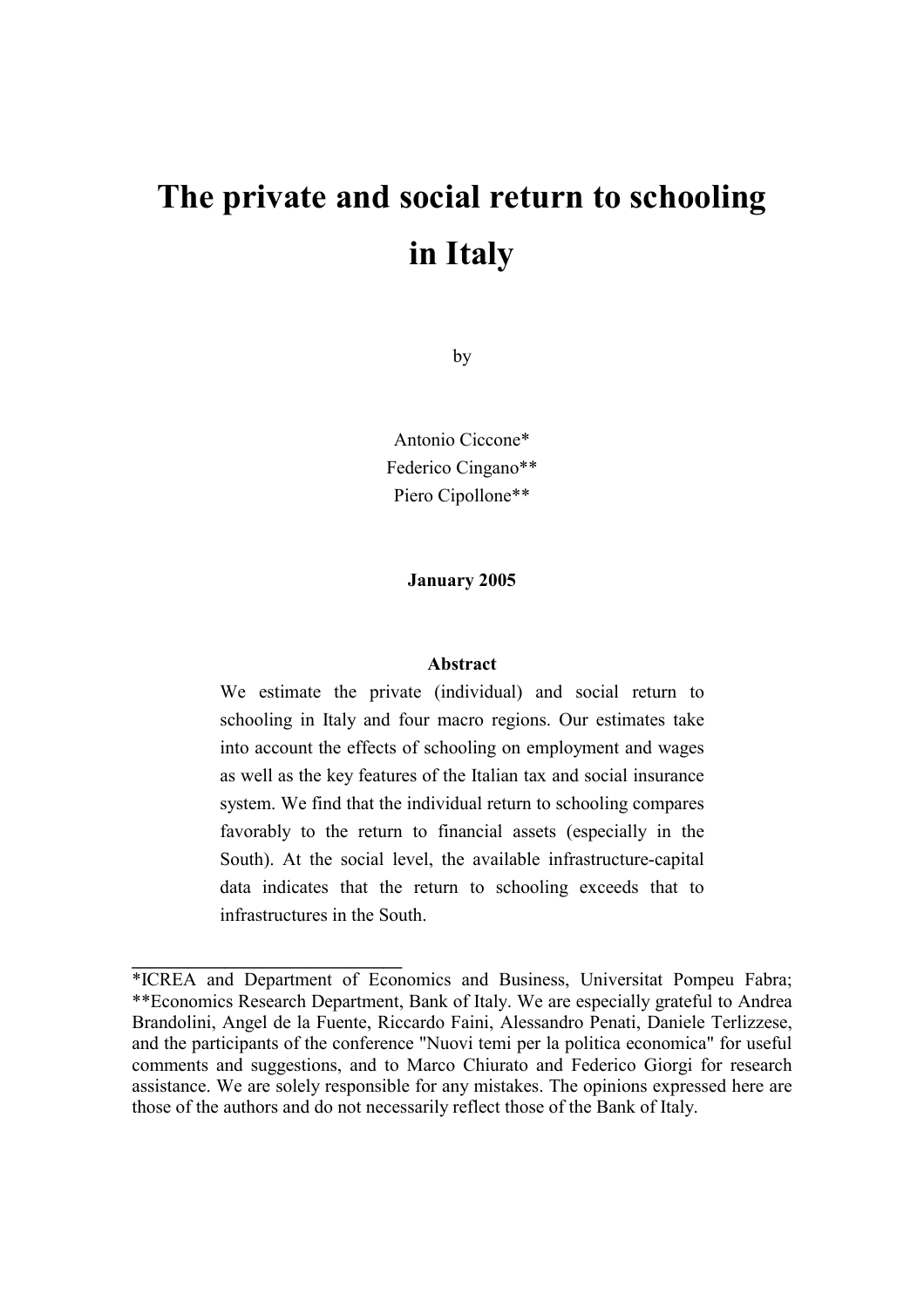#### **1. Introduction**

Is the private (individual) return to human capital low in Italy compared to other countries? And what about the social return? Do education, tax, and welfare policies in place amount to a tax or a subsidy on schooling in Italy? And does the pattern of taxes and subsidies move human capital investment towards the socially desirable level? How should public funds be allocated between infrastructure and human capital investment? Answering these questions requires estimates of the private and social return to schooling in Italy. It is this task of measurement and estimation that lies at the center of our paper.

The private return to schooling is the discount rate that equalizes the present value of the private costs and benefits generated by an increase in the schooling of a representative individual. The private cost of schooling includes directs costs as well as the opportunity cost of schooling; the private benefit includes increased after-tax wages as well as reduced unemployment spells to the extent that such spells are associated with income losses. Our estimation yields a private return to a one-year increase in schooling in Italy of 8.9%, which is considerably larger than the effect of a one-year increase in schooling on after-tax wages (around 6%). The discrepancy is mainly explained by schooling reducing the probability of unemployment.

Across Italian macro regions, the private return to a one-year increase in schooling ranges from 8.4 to 9%. Interestingly, the private return to schooling in the South is larger than the private return in the North, although differences are not statistically significant. This is in spite of the effect of schooling on after-tax wages being significantly lower in the South than the North. These apparently contradictory results are reconciled by our finding that the effect of schooling on employment is significantly larger in the South than the North. We also estimate the private return to upper secondary and university education. For Italy as a whole, we find an annual return to upper secondary schooling of 9.7% and an annual return to a university education of 10.3%. Private returns are even higher in the South, where the annual values are 10.2% and 12.3% respectively. All our estimates indicate that the return to schooling in Italy, particularly in the South, compares very favorably to the historical return of the average portfolio of stocks and government bonds.

We also estimate the social return to schooling in Italy and the four macro regions and compare it to the social return to infrastructure. The social return to schooling (infrastructure) is defined as the discount rate that equalizes the present value of social costs and benefits of increased schooling (infrastructure). The key difference with the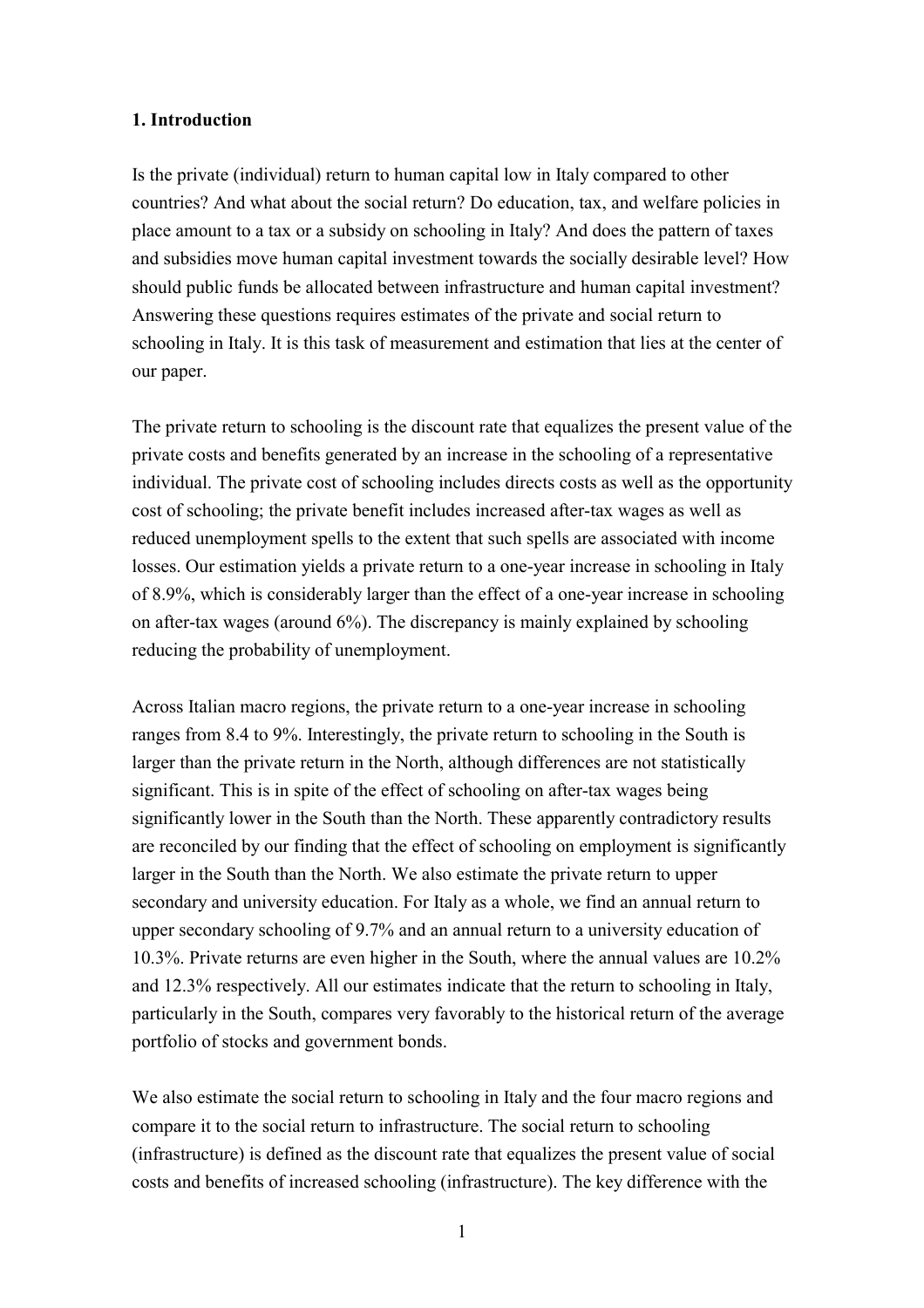calculation of the private return to schooling is that the social return depends on the effect of schooling on output (taking into account possible aggregate decreasing returns to schooling), not wages, and that the social return ignores redistribution.1 Our comparisons between the social return to schooling and that to infrastructure investment indicates that the return to schooling clearly exceeds that to infrastructures in the South. These results should be taken with care however because of the limitations of the existing regional estimates of infrastructure capital (Montanaro, 2002).

Finally, we propose a way to analyze the consequences of increased schooling for public finances under alternative scenarios regarding the (implicit) tuition subsidy, the progressivity of the income tax, and features of the unemployment insurance system.

The paper follows the methodology introduced by de la Fuente and Ciccone (2002), developed further by de la Fuente (2003), and extended to the regional level by de la Fuente, Doménech, and Jimeno (2003) and Ciccone (2004). The key difference with Ciccone (2004) is that our calculations are at the macro-region level instead of the administrative-region level, which increases the size of samples and therefore reduces parameter uncertainty, and that we account for the endogeneity of individual schooling when estimating key parameters.

The remainder of the paper is organized as follows. Section 2 presents estimates of the effects of schooling on individual wages, employment probabilities, and participation rates as well as on aggregate productivity. Sections 3 to 5 contain the core of our analysis. Section 3 constructs measures of the private return to schooling. Section 4 deals with the effects of educational investment on public budgets. And Section 5 estimates the social return to schooling. Section 6 summarizes. The Appendix contains data details and additional results.

#### **2. Econometric estimates of the effects of schooling**

 $\overline{a}$ 

In this section we estimate the effects of individual schooling on individual wages and labor market outcomes and the effect of average schooling on aggregate productivity at the regional level.

#### **A. The effect of schooling on wages (the** *Mincerian* **return to schooling)**

<sup>1</sup> Throughout the paper the social return should therefore be interpreted as the rate of return to be used for making optimal investment decisions from a social point of view (*not* as the private return calculated under the assumption that individuals bear the full social cost of schooling).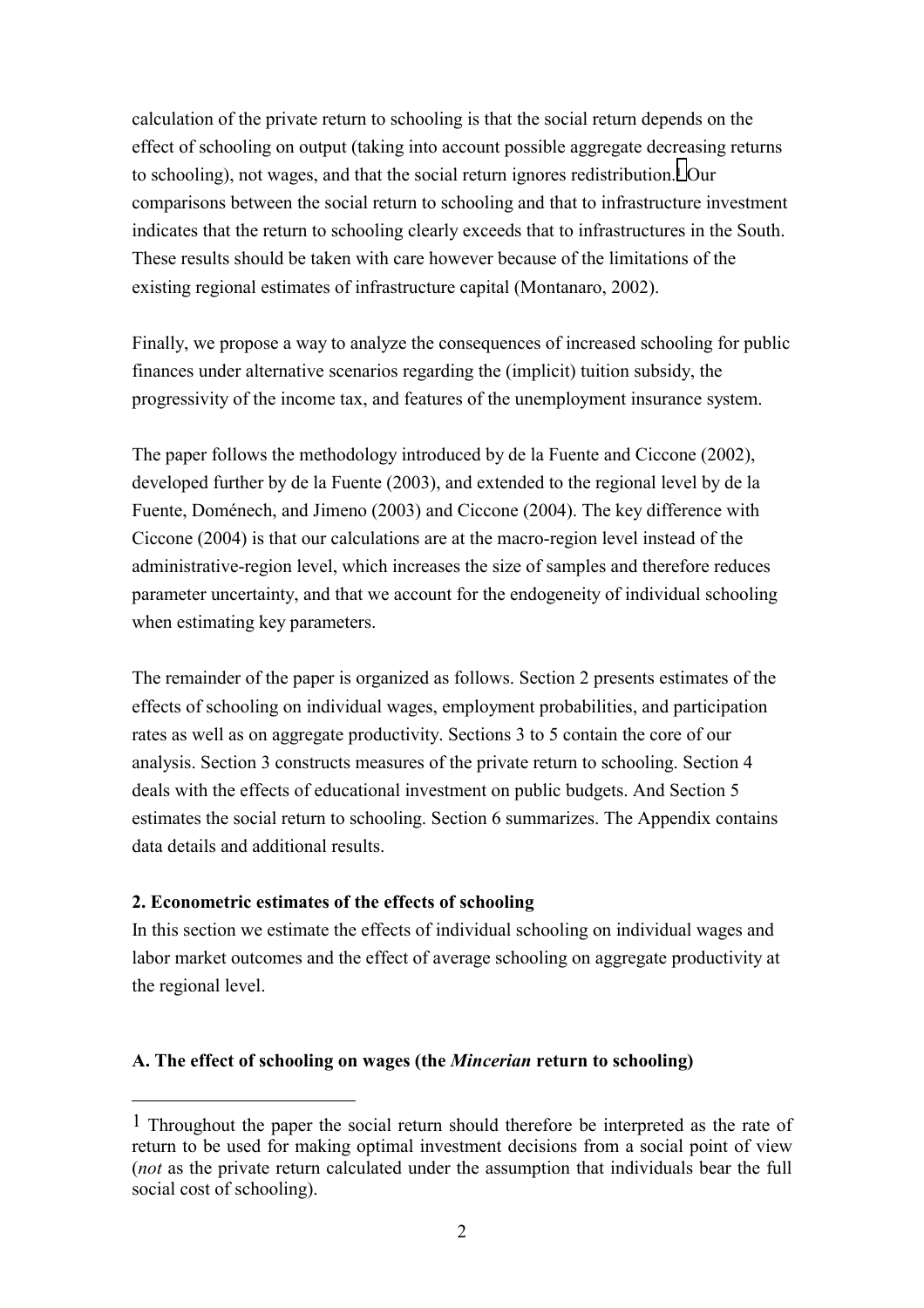Our estimates of the effect of schooling on wages, which we will refer to as *Mincerian* returns to schooling, are based on the Bank of Italy's *Survey of Household Income and Wealth* (SHIW) for every second year between 1987 and 1995 plus 1998 and 2000. Combined, these surveys provide data on earnings, working hours, and personal characteristics (including the administrative region of residence) of over 45 000 individuals. When estimating the effect of schooling on wages at the regional level we face a trade off between the number of regions considered and the number of individuals in each region. The regional classification that we end up using is that of four so-called macro-regions as defined by the National Statistical Institute (ISTAT): *Northwest* (Piemonte, Lombardia, Liguria, Valle d'Aosta), *Northeast* (Friuli, Veneto, Trentino Alto Adige, Emilia-Romagna), *Center* (Lazio, Toscana, Umbria, Marche), and *South* (Abruzzo, Puglia, Basilicata, Molise, Campania, Calabria, Sicilia, Sardegna). We will also present separate results for all Objective 1 regions combined (Calabria, Campania, Basilicata, Puglia, Sardegna and Sicilia).2

The SHIW data is used to estimate the following standard Mincerian wage equation

# (1) *ln wi = c +* <sup>θ</sup>*Si + a\*expi + b\*expi 2 + d\*Dgenderi +Dyeari+ ui*

where *w* is the *net* hourly wage (there is no information on gross earnings in the SHIW; the earnings data is net of withheld income tax and employee social security contributions) and schooling is measured by the number of years of formal schooling (*S*) while experience is captured by potential experience (*exp* which is calculated as age minus six minus years of formal education). The regression also includes dummies for gender *(Dgender)* and the year the worker is observed *(Dyear)*. In addition to (1), we also estimate a specification that replaces years of schooling by dummy variables for secondary school attainment and university attainment.

Table 1 contains the least-squares estimates of the Mincerian returns to schooling across macro-regions (these Mincerian returns are very precisely estimated; standard errors are never larger than 0.1%). The column entitled "years of schooling" contains the percentage increase in wages associated with one additional year of schooling. The columns entitled "upper secondary" and "university" contain the average annual return to secondary schooling and the average annual return to university respectively.

 $\overline{a}$ 

<sup>2</sup> Objective 1 regions represent the main priority of the European Union's cohesion policy. They are defined as those regions whose GDP is below 75% of the European Union average and they currently absorb more than 2/3 of the European Union's structural funds.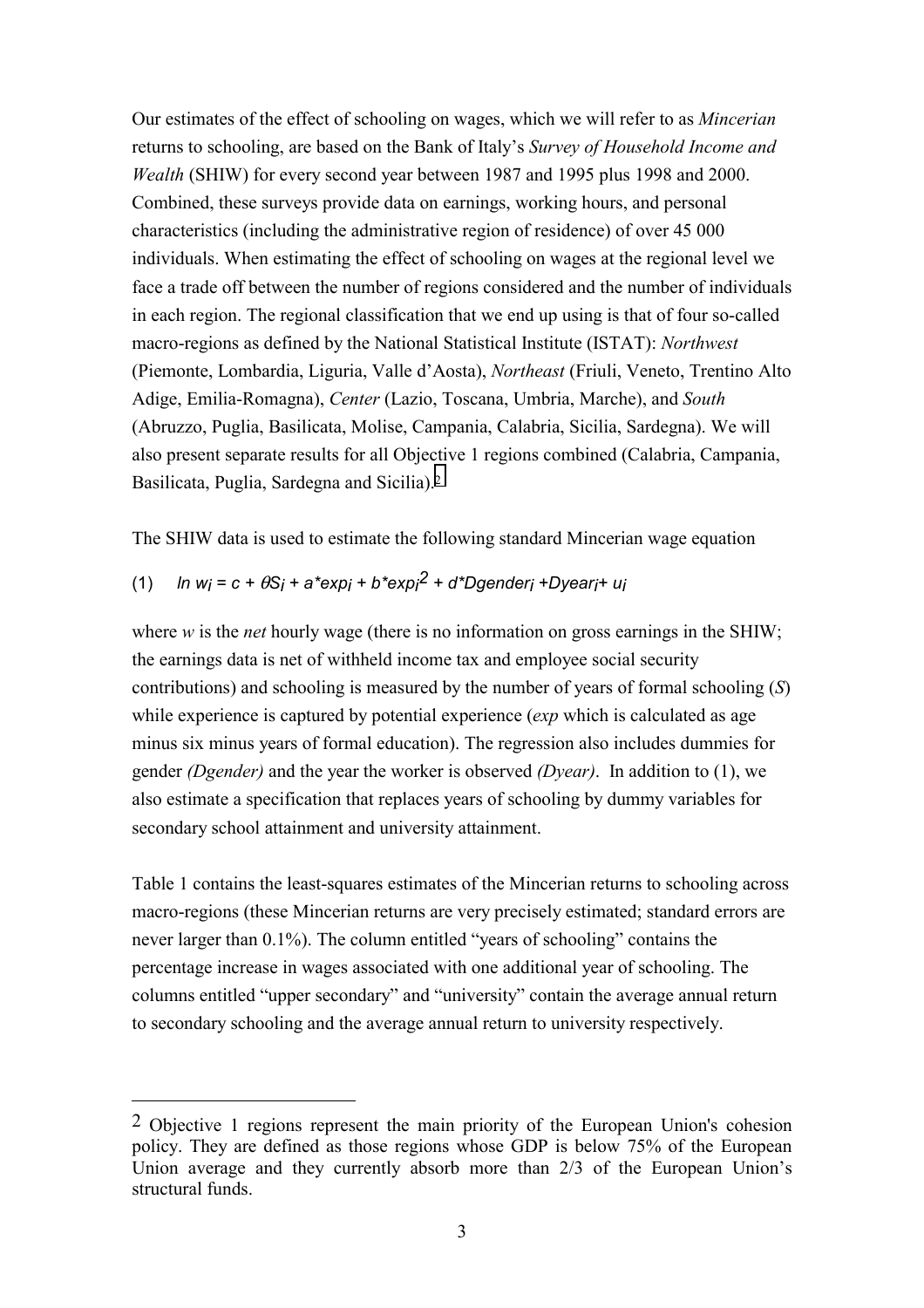#### **Table 1: Effect of schooling on net wages (1987-2000 SHIW waves)**

|               | Years of<br>schooling | Upper<br>secondary | University |
|---------------|-----------------------|--------------------|------------|
| North West    | 6.56                  | 5.87               | 6.76       |
| North East    | 6.23                  | 5.28               | 6.97       |
| Center        | 5.86                  | 5.33               | 7.33       |
| South         | 5.80                  | 6.15               | 8.31       |
| Objective 1   | 5.78                  | 6.17               | 8.12       |
| Italy         | 6.09                  | 5.66               | 7.40       |
| Italy: male   | 5.82                  | 5.36               | 7.37       |
| Italy: female | 6.42                  | 6.14               | 7.38       |
|               |                       |                    |            |

It can be seen that the Mincerian return to schooling is lower in the South. Moreover, the difference between the North and the South is statistically significant at the 1 percent level. Interestingly, the regional ordering of Mincerian returns to schooling is rather different when we focus on upper secondary and university education, where Mincerian returns turn out to be greater in the South than the North.

Mincerian returns to schooling are usually estimates using data on gross wages, and it therefore makes sense to make an attempt to understand what our estimates could imply in gross terms. We therefore take the following approach. Brandolini and Cipollone (2002) estimate the Mincerian return to education using both net and gross wages and find that the gross return exceeds the net return. As their findings indicate that the gross return is at least 13% higher than the net return, we apply a conservative 13% upwards adjustment factor to our after-tax Mincerian returns in Table 1 (Brunello, Comi, and Lucifora (2000) suggest an adjustment factor of similar magnitude). These before-tax Mincerian returns are reported in Table 2.

#### **Table 2: Implied effects of schooling on gross wages (1987-2000 SHIW waves)**

|             | Years of  |
|-------------|-----------|
|             | schooling |
| North West  | 741       |
| North East  | 704       |
| Center      | 6.62      |
| South       | 6.55      |
| Objective 1 | 6.53      |
| Italy       | 6 88      |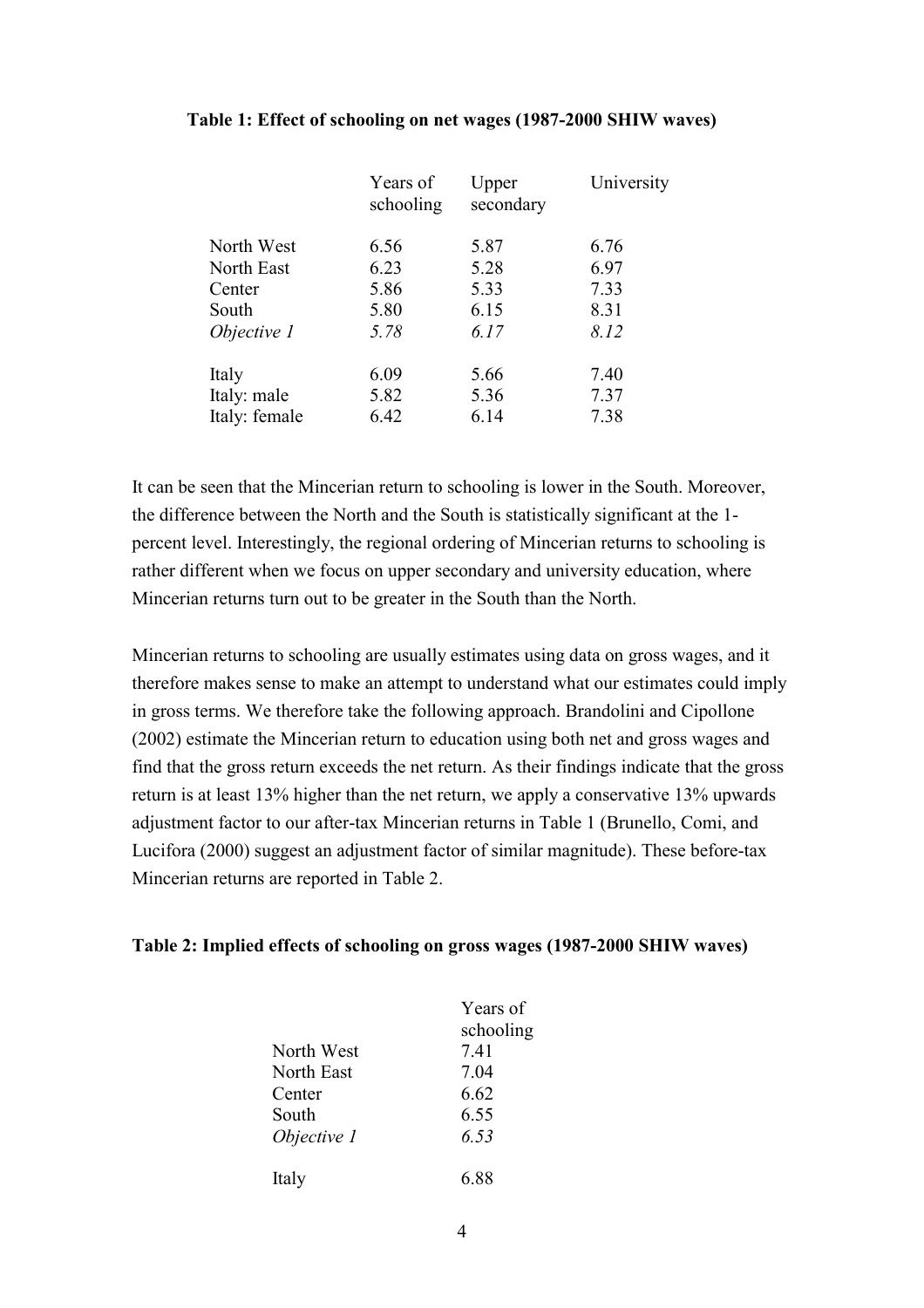Individual levels of schooling are endogenous, which raises the concern that Mincerian returns to schooling obtained using least-squares methods are biased. The direction of the bias is uncertain, however. In particular, if unobserved factors as innate ability are positively correlated to school attainment then least square estimates would attribute to schooling part of the wage premium due to ability overestimating the true return to education. On the other hand, if schooling and ability are substitutes then Mincerian returns to schooling obtained using least-squares methods would be biased downwards; error in measurement of individual schooling would also lead to attenuation bias. The appropriate way of dealing with these issues is an instrumental-variables methodology. There is a very large literature on this issue and one of the main conclusions of this literature seems to be that the least-squares bias is small in practice (see Angrist and Krueger, 1991; Card, 1999 and 2001). We will nevertheless try an instrumentalvariables methodology for the case of Italian macro regions.

The 1993-2000 waves of the SHIW contain information on parents' schooling. We will therefore instrument schooling of each individual in the SHIW with schooling of his or her parents (see Ashenfelter and Zimmerman (1997) for a similar approach and Card (1999) for the set of conditions under which such identification strategy provides consistent estimation of the Mincerian returns to schooling). The results of estimating equation (1) using two-stage least squares (TSLS) are given in Table 3. Table 3 also contains least-squares (LS) estimates.

# **Table 3: LS and TSLS estimates of effects of schooling on net wage (1993-2000 SHIW waves)**

| North West<br><b>North East</b><br>Center<br>South<br>Objective 1 | Years of<br>schooling<br>LS<br>6.9<br>6.7<br>6.3<br>6.2<br>6.2 | Years of<br>schooling<br><b>TSLS</b><br>7.6<br>7.5<br>7.1<br>6.9<br>6.9 |
|-------------------------------------------------------------------|----------------------------------------------------------------|-------------------------------------------------------------------------|
| Italy                                                             | 6 5                                                            | 72                                                                      |

It can be seen that least-squares estimates are somewhat higher when using the 1993- 2000 waves of the SHIW than when using the 1987-2000 waves (as in Table 1). Differences in the return to schooling between the North and the South are however rather similar in the two cases. Moreover, the two-stage least-squares estimates in Table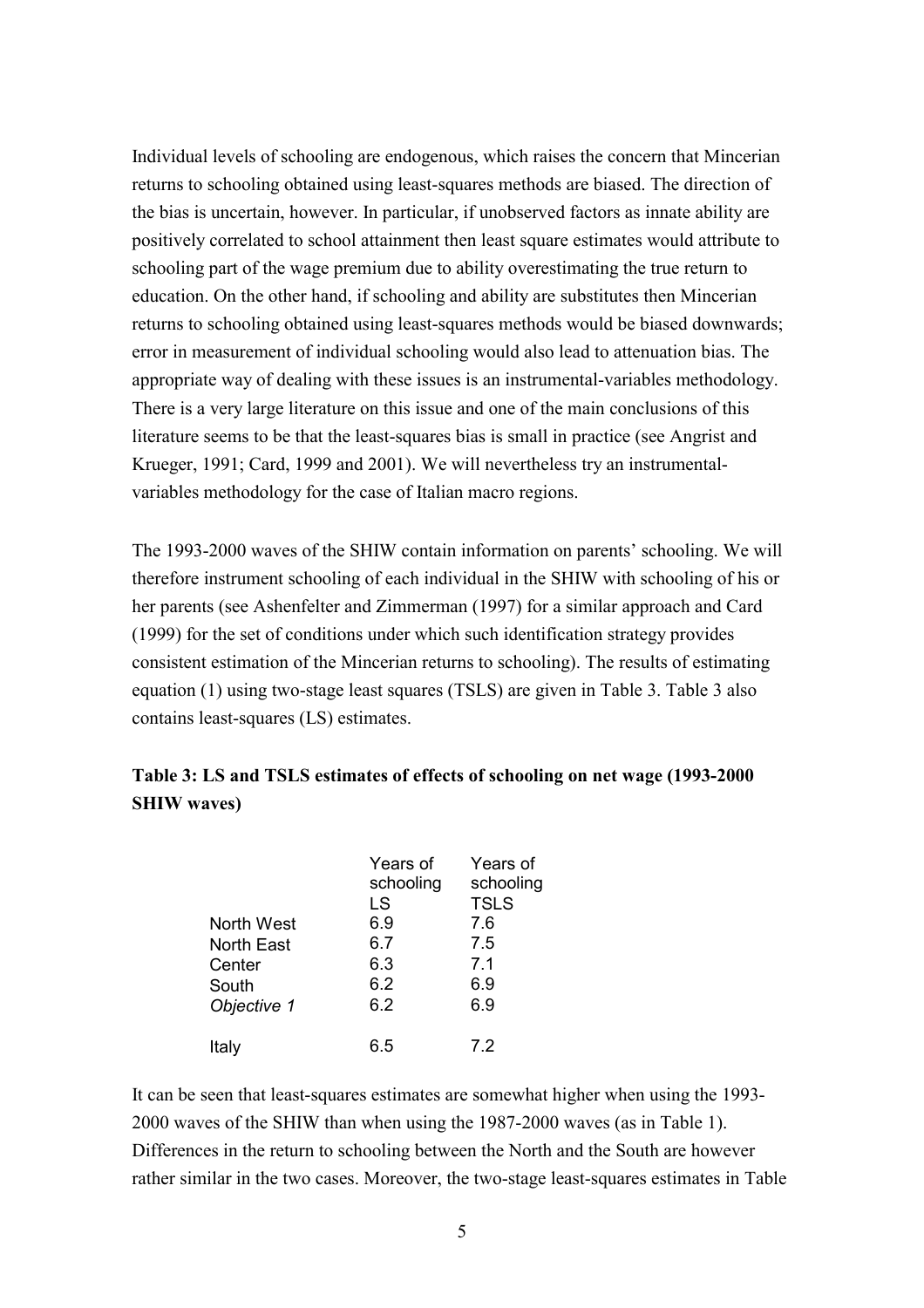3 are larger than the least-squares estimates (a pattern often found in the literature). Interestingly from our point of view, the difference between the North and South is similar for those found using least squares (and continues to be statistically significant at the 1-percent level). Our preferred instrumental-variable estimates of the Mincerian return to schooling are obtained by first calculating an instrumental-variables adjustment factor, the ratio between the two-stage least-squares and the least-squares estimate in Table 3, for each region and the applying this factor to the estimates in Table 1.

#### **B. The effect of schooling on labor force participation and employment**

We follow Heckman's (1979) well-known two-step approach to estimate the effect of schooling on labor force participation rates and employment probabilities. The approach consists of first estimating a probit model linking the probability of labor market participation to the individual's schooling as well as other characteristics (listed in Table 4). The second step tries to explain the probability of employment *(p)* by the individual's schooling, a subset of the explanatory variables used in the participation equation (also listed in Table 4), and an estimate of the individual's propensity to participate in the labor market (the so-called inverse Mill's ratio), obtained from the first step. The Mill's ratio is meant to correct for the bias that would arise if one failed to take into account that labor market participation is endogenous. The data used comes from the 2000 and 2001 labor force surveys and the number of observations used is just above 70 000.

# **Table 4: Explanatory variables used in the participation and employment equations (other than schooling)**

|                              |    | participation employment |
|------------------------------|----|--------------------------|
| gender (male)                |    |                          |
| potential experience         | x  | X.                       |
| potential experience squared | X  | x                        |
| university student           | x  | x                        |
| non-university student       | X  | x                        |
| yearly dummies (1996-2000)   | X. | x                        |
| quarterly dummies (Q1-Q3)    | X  | x                        |
| married                      | x  |                          |
| married*male                 |    |                          |
|                              |    |                          |

Tables 5 and 6 report our findings for the two steps (participation and employment probabilities). In particular, we report estimated marginal effects (in %) evaluated at the sample mean. Estimates in the first column of Tables 5 and 6 (entitled "years of schooling") come from the Mincerian specification using years of schooling as the variable capturing formal education. The other two coefficients are constructed using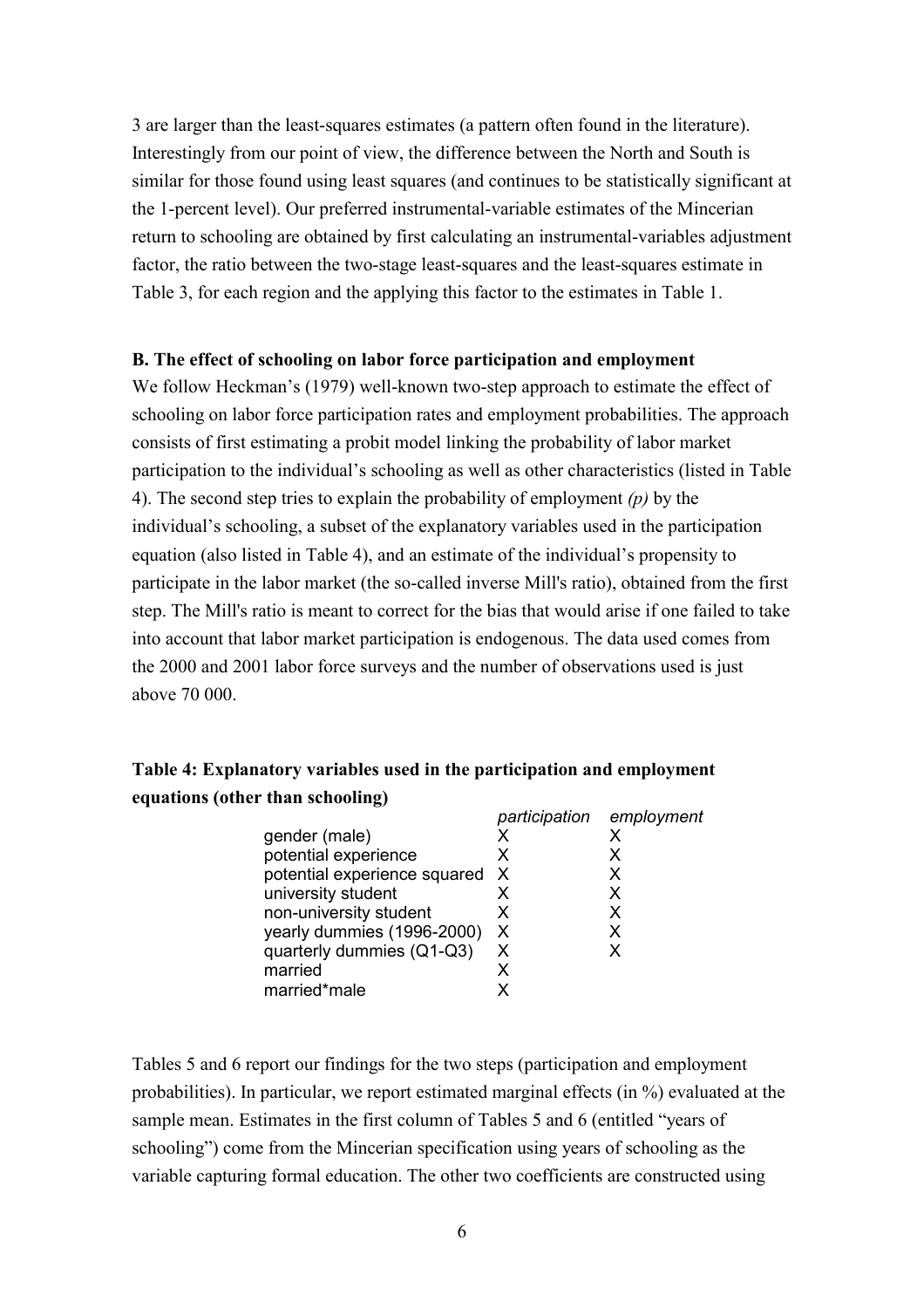the estimated coefficients of the educational dummies included in the second specification. As in the previous section, they should be interpreted as marginal effects per year of schooling at each level.

In the "Italy" row of Table 5, it can be seen that participation effects are larger for university than secondary school attainment. The participation effect of one additional year of schooling lies between the university and secondary school values. More importantly from our point of view, participation effects are larger in the South than the North whatever the schooling variable used (and these differences are statistically significant at the 1 percent level).

| Years of<br>schooling | Upper<br>secondary | University |
|-----------------------|--------------------|------------|
| 1.40                  | 2.18               | 2.14       |
| 1.39                  | 2.15               | 1.00       |
| 2.03                  | 2.67               | 2.23       |
| 3.21                  | 3.65               | 3.48       |
| 3.24                  | 3.67               | 3.53       |
| 2.37                  | 2.12               | 2.49       |
| 1.21                  | 2.10               | 2.28       |
| 3.22                  | 4.31               | 1.35       |
|                       |                    |            |

# **Table 5: Effect of schooling on participation (LFS)**

As can be seen from the "Italy" row in Table 6, employment effects follow the same pattern as participation effects at the national level. Moreover, employment effects are larger in the South than the North whatever the schooling variable used (and these differences are statistically significant at the 1 percent level).

#### **Table 6: Effect of schooling on employment conditional on participation (LFS)**

|                   | Years of<br>schooling | Upper<br>secondary | University |
|-------------------|-----------------------|--------------------|------------|
| North West        | 0.76                  | 0.98               | 0.51       |
| <b>North East</b> | 0.30                  | 0.55               | 0.00       |
| Center            | 1.05                  | 1.22               | 0.89       |
| South             | 3.02                  | 2.68               | 3.20       |
| Objective 1       | 3.10                  | 2.70               | 3.42       |
|                   |                       |                    |            |
| Italy             | 1.59                  | 1.87               | 1.40       |
| Italy: male       | 1.55                  | 1.32               | 1.13       |
| Italy: female     | 1.77                  | 1.79               | 1.40       |
|                   |                       |                    |            |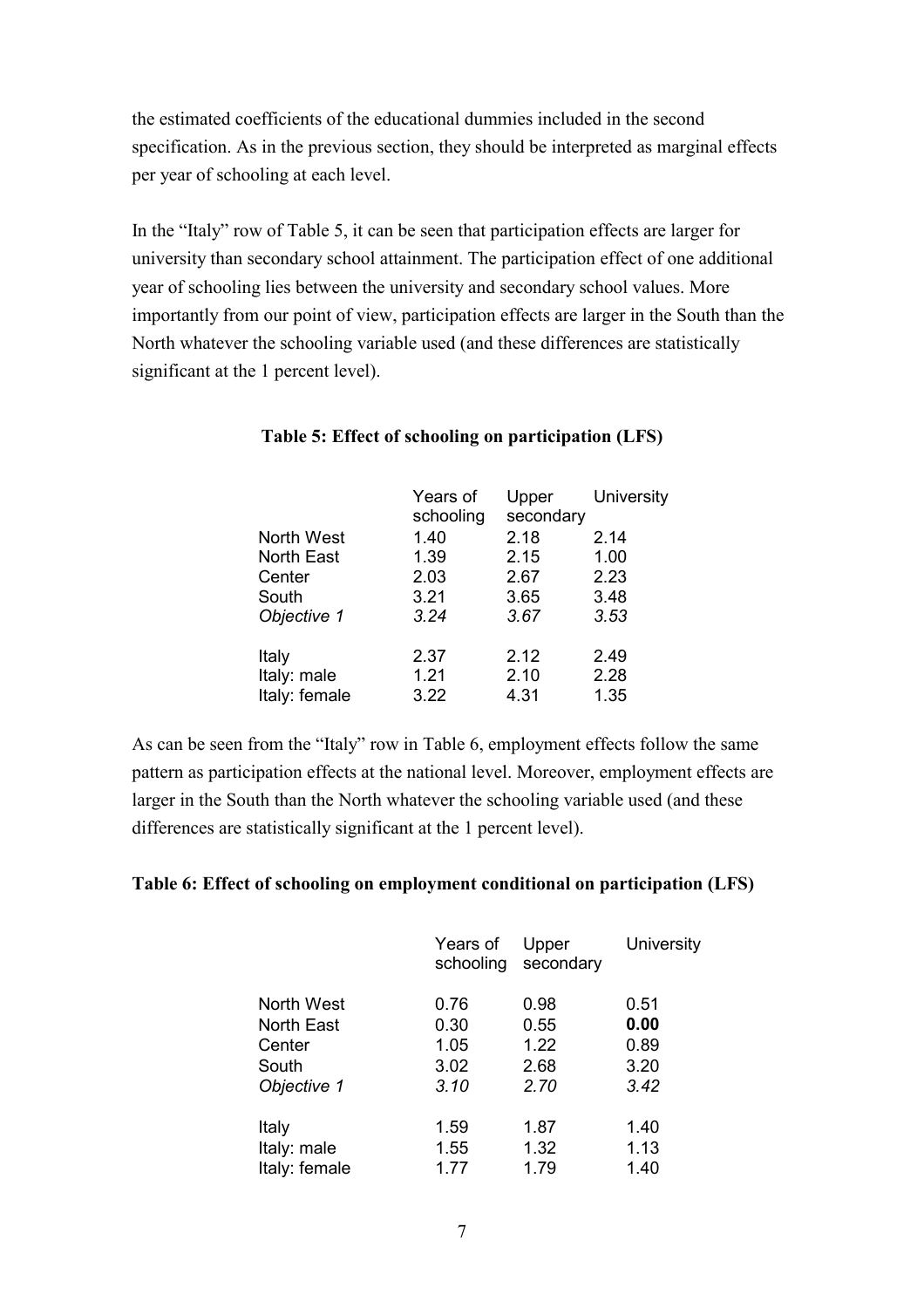Note: The zero coefficient in bold has been imposed. Point estimates in these cases were negative but not statistically different from zero.

Endogeneity of schooling is at least as much of a concern in the participation and employment equations as in the wage equations. We will therefore instrument schooling of each individual with schooling of his or her parents. In order to do so we have to estimate the participation and employment equations using the 1993-2000 SHIW data, as there is not data on parents' schooling in the labor force survey.

Table 7 presents our results for the participation equation. The first column of results indicates that changing the sample but not the estimation method lowers the average effect in Italy (2.09) compared to Table 5 (2.37). Moreover, the South and North are considerably closer in Table 7 than in Table 5. The second column of results shows that the effect of schooling on participation is lower and differences across regions smaller when we use instrumental-variables methods.

|                      | Years of<br>schooling | Years of<br>schooling |  |
|----------------------|-----------------------|-----------------------|--|
|                      |                       | IV                    |  |
| North West           | 1.61                  | 1.3                   |  |
| North East<br>Center | 1.38<br>1.8           | 0.3<br>0.8            |  |
| South                | 2.4                   | 0.8                   |  |
| Objective 1          | 2.6                   | 1.0                   |  |
| Italy                | 2.09                  | 1.1                   |  |

# **Table 7: Effect of schooling on participation (1993-2000 SHIW waves)**

Table 8 repeats the exercise for the employment equation (conditional on participation). The first column of results indicates that changing the sample but not the estimation method does not change the average effect in Italy (1.51) much compared to Table 6 (1.59). Moreover, the difference between the South and North is similar in the two cases. According to the second column of results, the effect of schooling on employment increases when we use instrumental-variables methods. The difference between the North and the South also increases somewhat.

# **Table 8: Effect of schooling on employment conditional on participation (1993- 2000 SHIW waves)**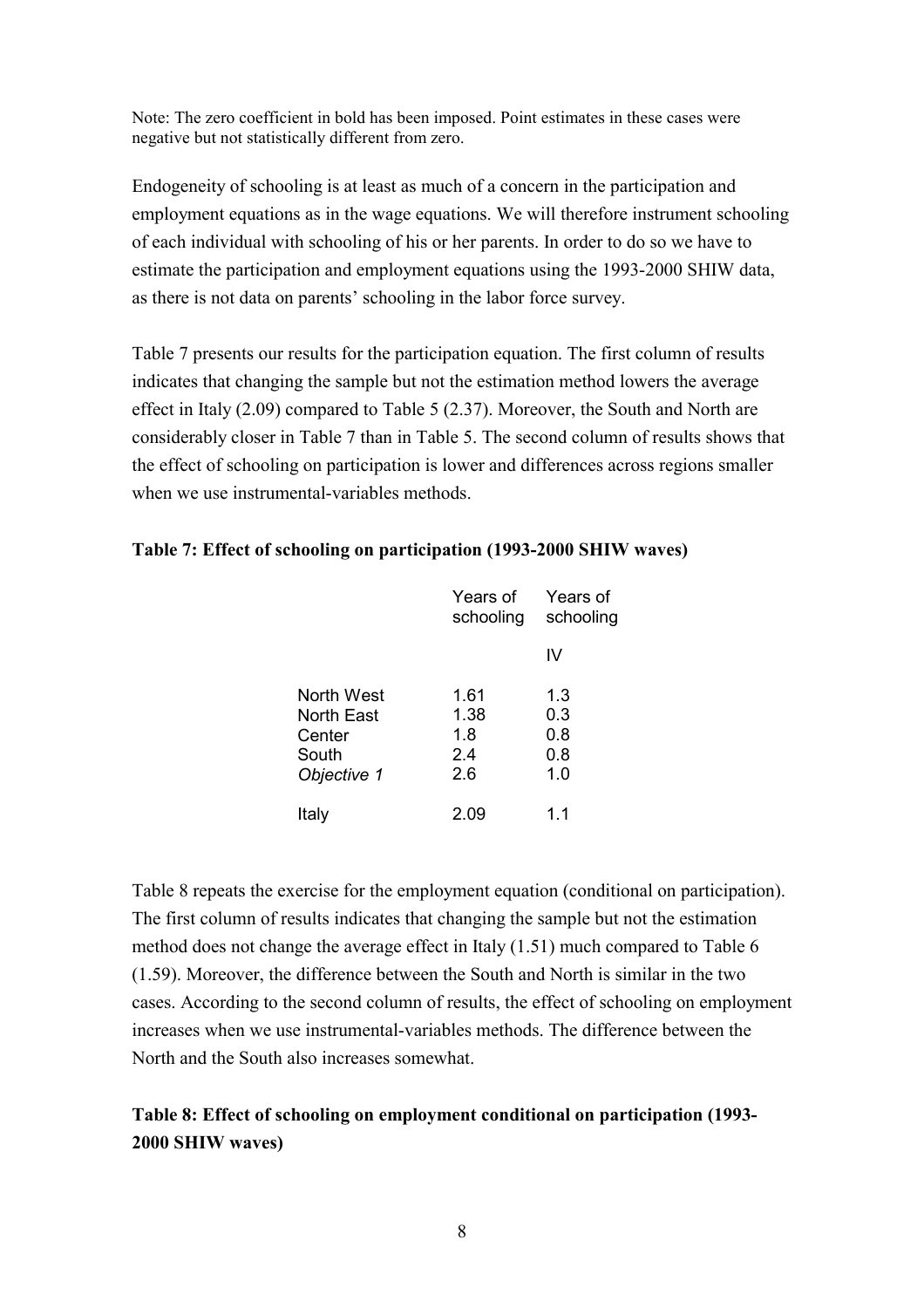|             | Years of<br>schooling | Years of<br>schooling |
|-------------|-----------------------|-----------------------|
|             |                       | IV                    |
| North West  | 0.23                  | 0.42                  |
| North East  | 0.33                  | 0.06                  |
| Center      | 0.22                  | 1.45                  |
| South       | 2.4                   | 2.93                  |
| Objective 1 | 2.5                   | 2.70                  |
| Italy       | 1.51                  | 2.13                  |

#### **C. The effects of average schooling on regional productivity3**

We now turn to the effects of average schooling on regional productivity using a regional production-function framework (in logs)

(2) *qit = ait +* <sup>α</sup>*k\*kit +* <sup>α</sup>*x\*xit +* β*\*seit*

where *qit* is the log of output per worker in region *i* at time *t*, *k* and *x* the logs of noninfrastructure physical capital and infrastructures per worker, *se* the log of the average number of years of schooling of the working age population and *a* the log of total factor productivity. Equation (2) is estimated using yearly data for all administrative regions over the period 1970-94.

The data on regional employment, output, and the stock of non-infrastructure physical capital and infrastructure capital are taken from the CRENOS research center at the University of Cagliari. GDP and physical capital are measured in 1985 prices. The data on schooling at the regional level have been derived using the 1971-81-91 issues of the population census. Infrastructure capital includes publicly financed transportation networks (roads and highways, ports, airports and railways), water works, sewage and urban structures. Non-infrastructure physical capital includes private capital and the stock of public capital associated with the provision of education, health and general administrative services. These items are aggregated because our output measure includes government-provided services. We also include common time effects and region-specific time-invariant effects in the regression.

Table 9 contains the results of estimating equation (2) using least squares. The estimated elasticity of output with respect to average schooling is statistically significant and between 0.411 and 0.501. Non-infrastructure physical capital enters equation (2) with a positive and significant coefficient (between 0.247 and 0.288) that is similar to the share

 $\overline{a}$ 

<sup>3</sup> This section is based on Ciccone (2004).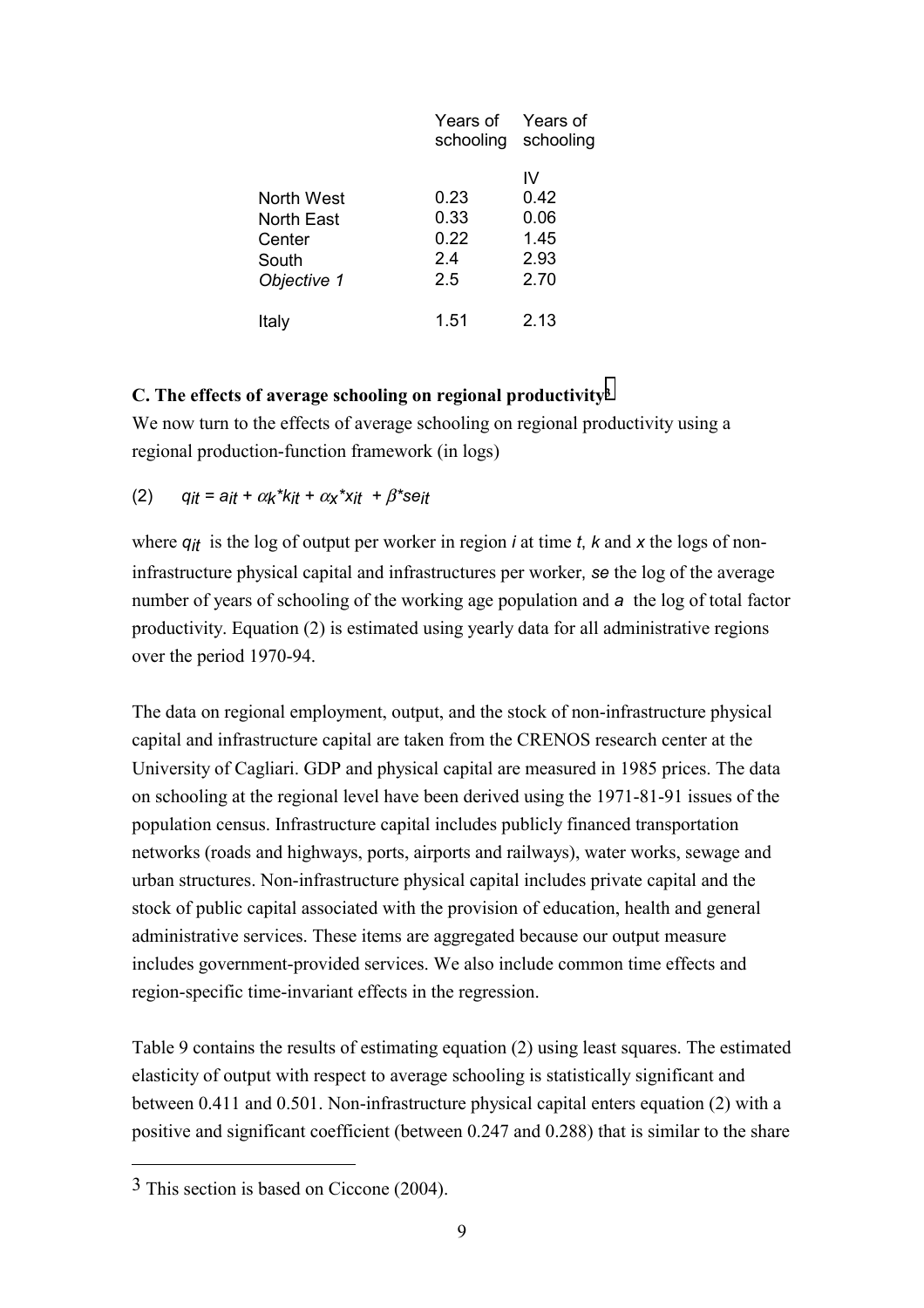of physical capital in income. Infrastructure capital is insignificant (even when we consider growth over 5-year periods in order to allow for productivity improvements due to better infrastructure to set in with lags).

|                           | (1)    | (2)     | (3)                  | (4)                              |
|---------------------------|--------|---------|----------------------|----------------------------------|
| $\alpha_{\mathsf{k}}$     | 0.256  | 0.247   | 0.288                | 0.287                            |
|                           | (4.66) | (4.76)  | (5.30)               | (5.48)                           |
| $\alpha_{\mathsf{X}}$     | 0.0026 | 0.0023  | $-0.002$             | $-0.002$                         |
|                           | (0.34) | (0.87)  | $(-0.48)$            | $(-0.79)$                        |
| $\beta$                   | 0.500  | 0.477   | 0.411                | 0.501                            |
|                           | (3.39) | (3.27)  | (2.04)               | (3.25)                           |
| Region                    | All    | Macro   | Macro                | Macro                            |
| controls                  |        | Regions | Regions              | Regions                          |
| Period<br>controls        | None   | None    | 5-year<br>subperiods | Significant 5-year<br>subperiods |
| Number of<br>observations | 255    | 255     | 255                  | 255                              |

# **Table 9: Growth estimates with alternative schooling series and specifications**

Note: t ratios in parentheses below each coefficient.

Estimating equation (2) replacing CRENOS infrastructure capital series with those developed by Bonaglia and Picci (2000) leaves the estimate of  $\beta$  basically unchanged. But infrastructure capital is now significant while non-infrastructure physical capital becomes insignificant. In particular, the coefficient on infrastructure capital becomes 0.17 and is significant at the 5-percent level, while the coefficient on non-infrastructure capital halves and becomes insignificant at the 5-percent level.

We further explored the robustness of our estimate of  $\beta$  using industrial (as opposed to total) productivity growth as right-hand side variable in equation (2). This allows us to choose between two alternative non-infrastructure physical capital series: the industrial non-infrastructure physical capital series of Bonaglia and Picci (2000) and the series of CRENOS. Using CRENOS series for both non-infrastructure and infrastructure capital yields a higher effect of average educational attainment on productivity than in Table 6. This remains the case when the two series are replaced with those estimated by Bonaglia and Picci (2000). All in all we conclude that the results shown in Table 9 provide reliable quantification of the effects of schooling on regional productivity.

# **3. Private returns to schooling**

We now calculate the "proper" private return to the financial resources invested in schooling for Italy as a whole and the four macro regions. This return takes into account the private cost of schooling (including the opportunity cost) and the effect of schooling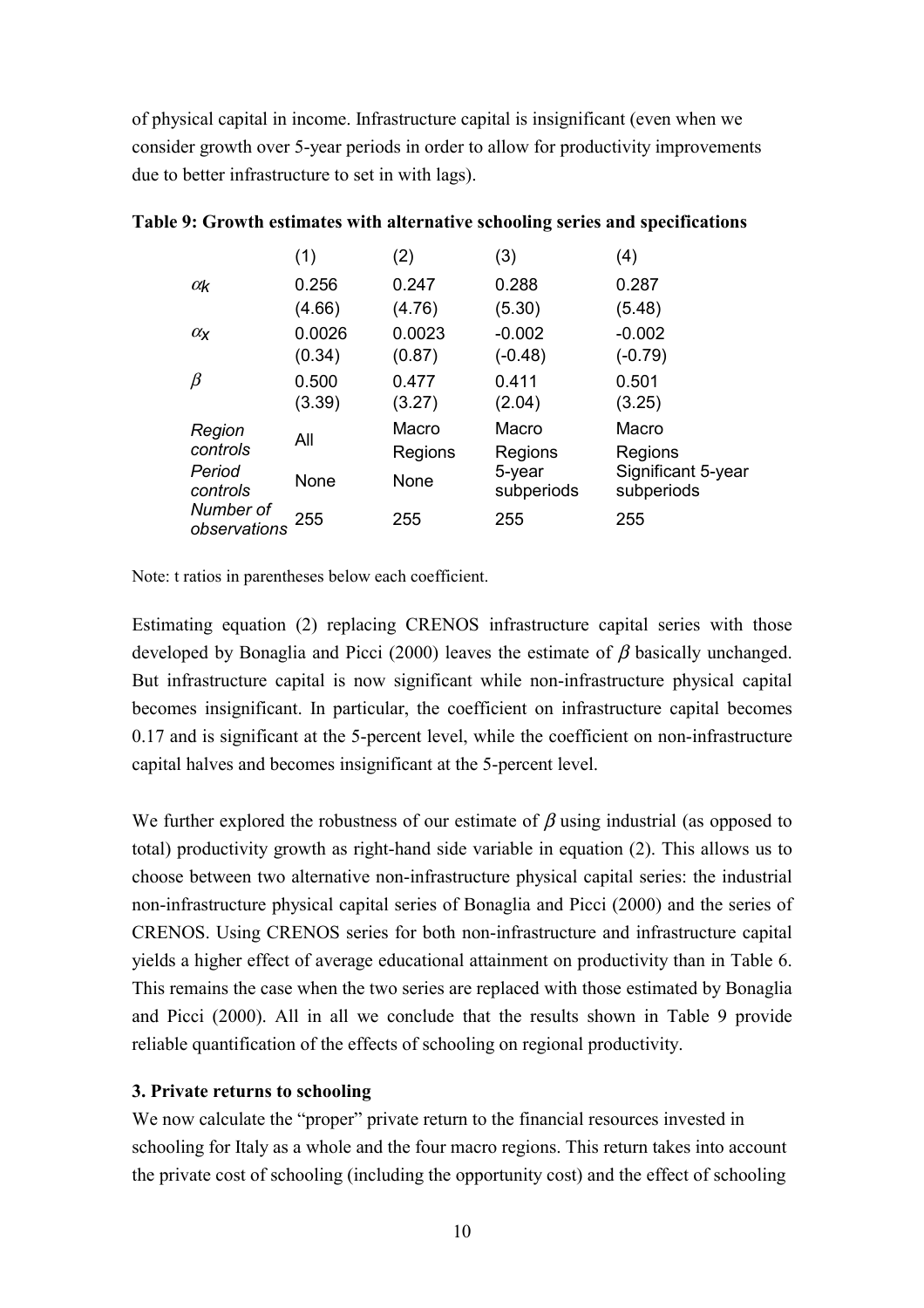on wages as well as employment probabilities (and hence on unemployment). In particular, the private rate of return to schooling is calculated as the discount rate that equates the present value of the additional costs of schooling to the present value of the stream of net-of-tax earnings generated by an increase in schooling. The methodology we use is developed in de la Fuente and Ciccone (2002) and de la Fuente (2003). Before presenting our results, we briefly summarize the procedures used.

#### **A. Methodology**

Rates of return are calculated under the assumption that the individual participates in the labor market until retirement and that unemployment spells are due to difficulties in finding a job. This implies that rates of return are conditional on labor force participation. Moreover, our calculations assume that individuals can work 20% of a standard work-year while enrolled in school, although, again, they may not succeed in finding a job. The rate of return estimates also account for labor income taxation and social security contributions as well as unemployment benefits. All tax and benefit parameters will refer to a single individual without children and assume that unemployment spells are sufficiently short to not exhaust contributive benefits.

As already mentioned, the private rate of return to schooling *(rp)* is calculated as the discount rate that equates the present value of the additional costs of schooling to the present value of the stream of net-of-tax earnings generated by an increase in schooling. De la Fuente (2003) shows that *rp* is given by

$$
(3) \t r_p = R_p + g
$$

where  $g$  is the exogenous growth rate of productivity while  $R_p$  is implicitly defined by

(4) 
$$
\frac{R_p}{1 - e^{-R_p t}} = \frac{\left(\frac{p_o + (1 - p_o)a}{p_o + (1 - p_o)(a + b)}\right)\left(\frac{1 - T'}{1 - \tau_o}\right)\theta + \left(\frac{(1 - a - b)p_o}{p_o + (1 - p_o)(a + b)}\right)\varepsilon}{\left(1 - \frac{1 - \tau_s}{1 - \tau_o}\frac{(1 - \phi)\eta p_o}{p_o + (1 - p_o)(a + b)}\right) + \frac{\mu_s}{(1 - \tau_o)\left[p_o + (1 - p_o)(a + b)\right]}
$$

where  $\theta$  measures the marginal effect of education to gross wages,  $p_0$  the likelihood of employment of an adult with the relevant attainment level,  $\varepsilon = p'/p_0$  the employment effects of schooling,  $\Phi$  the fraction of time taken up by full-time school attendance,  $\mu_s$ the direct costs of schooling relative to full-time wages and *H* the number of years the individual is in the labor force. The additional parameters capture taxes and benefits:  $\tau_o$ and  $T'$  are the average and marginal tax paid by the representative full-time worker,  $\tau_s$ the average tax on income from part-time work and *a* and *b* the net replacement ratio for unemployed workers linked and not linked to previous earnings. All definitions and data sources are summarized in Table 10.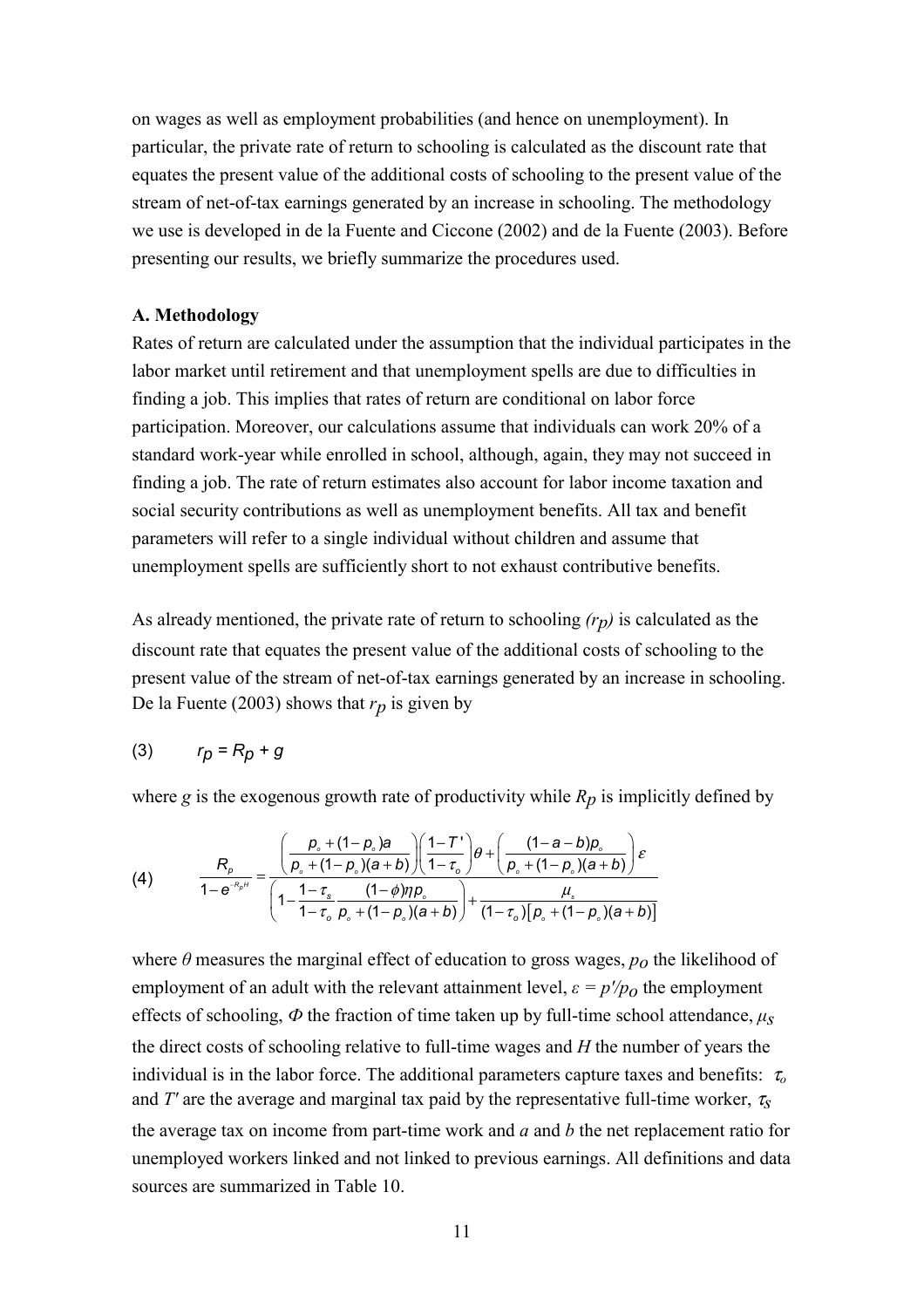The interpretation of (4) is explained in detail in de la Fuente (2003). Summarizing, the right-hand side represents the marginal benefits derived from an increase in schooling relative to its cost. The first term in the numerator is equal to the increase in after-tax earnings for a given probability of employment. The second term in the numerator is the increase in net earnings that works through changes in the probability of employment. The denominator captures the total cost of the increase in schooling, which is the sum of the opportunity cost and the direct costs of schooling born by the individual. Note that educational subsidies or the direct public provision of education raises the return to schooling by lowering its cost to the individual. Unemployment benefits, on the other hand, reduce the return to schooling by lowering the loss of earnings associated with unemployment.

Table 10 describes the data to be used in (4) and also the sources of the data.

# **Table 10: Variables and parameters used in the calculation of the private rate of return to schooling and sources of the data**

#### *parameters*

 $\gamma$  = 1.5, rate of exogenous productivity growth. Source: Jones (2002).

- φ = 0.8, fraction of time taken up by (full-time) school attendance; *1-*φ is the potential labor supply while in school. Source: de la Fuente (2003).
- *U* = 59.4 = Average retirement age in 1995 in Italy, constructed by averaging separate estimates for men and women, weighted in proportion to their shares in total employment. Source: de la Fuente (2003).

#### *variables*

*So* = average years of school attainment of the adult population (between 25 and 65 years old) in 2001. Source: LFS (2001)

 $H = U - Max(6+S_0, 15)$  = estimated length of the (post-school) working life of the representative individual.

 $\theta$  = microeconomic Mincerian returns to schooling parameter. It measures the average (log) increase in gross wages (wages before income taxes and employee social security contributions are withheld) resulting from an additional year of schooling. Source: Section 2a.

 $\mu$ <sub>S</sub> = direct cost of schooling born by the individual, measured as a fraction of average gross earnings of full-time salaried workers (weighted average of secondary and tertiary levels with weights 2/3 and 1/3 respectively). Average costs are shown net of direct public subsidies to students for living costs and other non-tuition expenses and will be negative when these subsidies exceed tuition charges. Source: Appendix A1.

 $\mu$  = total (private + public) cost of schooling per student measured as a fraction of average gross earnings of full-time salaried workers (weighted average of secondary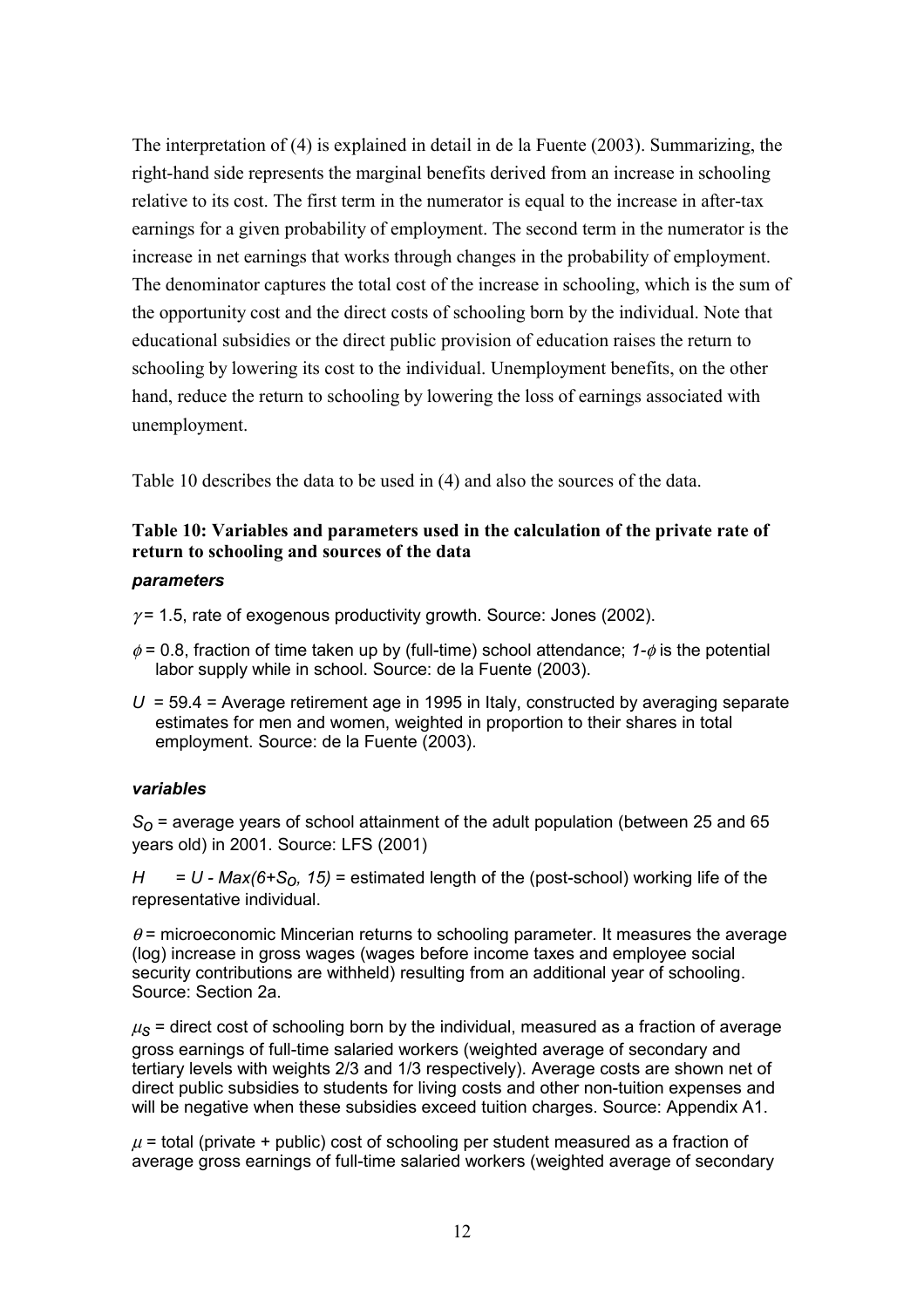and tertiary levels with weights 2/3 and 1/3 respectively). It excludes an estimate of research expenditures by universities. Source: Section 2.A and Appendix A1.

*po* , *ps*; the former is the probability of employment after leaving school, conditional on participation in the labor force. Following de la Fuente, Doménech, and Jimeno (2003), this is the predicted value of the second-stage employment equation evaluated at the average value of the explanatory variables. The employment probability of students is approximated by adding to this average prediction a weighted average of the coefficients of the dummies for non-university and university students (with weights 2/3 and 1/3) respectively. Estimated using the results in section 2.B.

*ps =* probability of employment while attending school, conditional on participation in the labor force. Estimated using the results in section 2.B.

 $\eta = p_s/p_o$ , correction factor capturing the greater difficulty of finding part-time employment while attending school.

 $\varepsilon$  =  $p'(S)/p(S)$  measures the responsiveness of the probability of employment of active workers to a marginal increase in their level of schooling. Estimated using the results in section 2.B.

 $\tau$ <sub>o</sub> = average tax rate on labor income (including national and regional income taxes and employee social security contributions) applicable to the single worker with no children with average full-time earnings in 2002. Source: *Agenzia delle Entrate* (www.agenziaentrate.gov.it) and Appendix A1.

*T'* = marginal tax rate on labor income (including national and regional income taxes and employee social security contributions) applicable to a single worker with no children with average full-time earnings in 2002. Source: *Agenzia delle Entrate* and Appendix A1.

 $\tau_{\rm s}$  = average tax rate on labor income (including national and regional income taxes and employee social security contributions) applicable to the single worker with no children earning 20% of average full-time earnings in 2002 (i.e. tax rate on average student income). Source: *Agenzia delle Entrate* and Appendix A1.

*a* = first component of the net replacement ratio (ratio of net after-tax earnings out of work to net after-tax earnings while employed) for a single individual with no children whose previous earnings were equal to the average production worker's salary. This parameter captures the effects of unemployment benefits that are linked to previous earnings (it is assumed that unemployment spells are sufficiently brief so that contributory benefits are not exhausted). Source: de la Fuente (2003).4

*b* = second component of the net replacement ratio, calculated under the same assumptions as *a*. It captures the effects of unemployment and housing benefits whose amount is not linked to previous earnings. Source: de la Fuente (2003).

Table 11 shows the actual data used in the rate of return calculations.

 $\overline{a}$ 

#### **Table 11: Data used in the calculation of the private rate of return to schooling**

<sup>&</sup>lt;sup>4</sup> The parameters de la Fuente (2003) uses for Italy are based on the OECD publication *Benefit Systems and Work Incentives 1999.*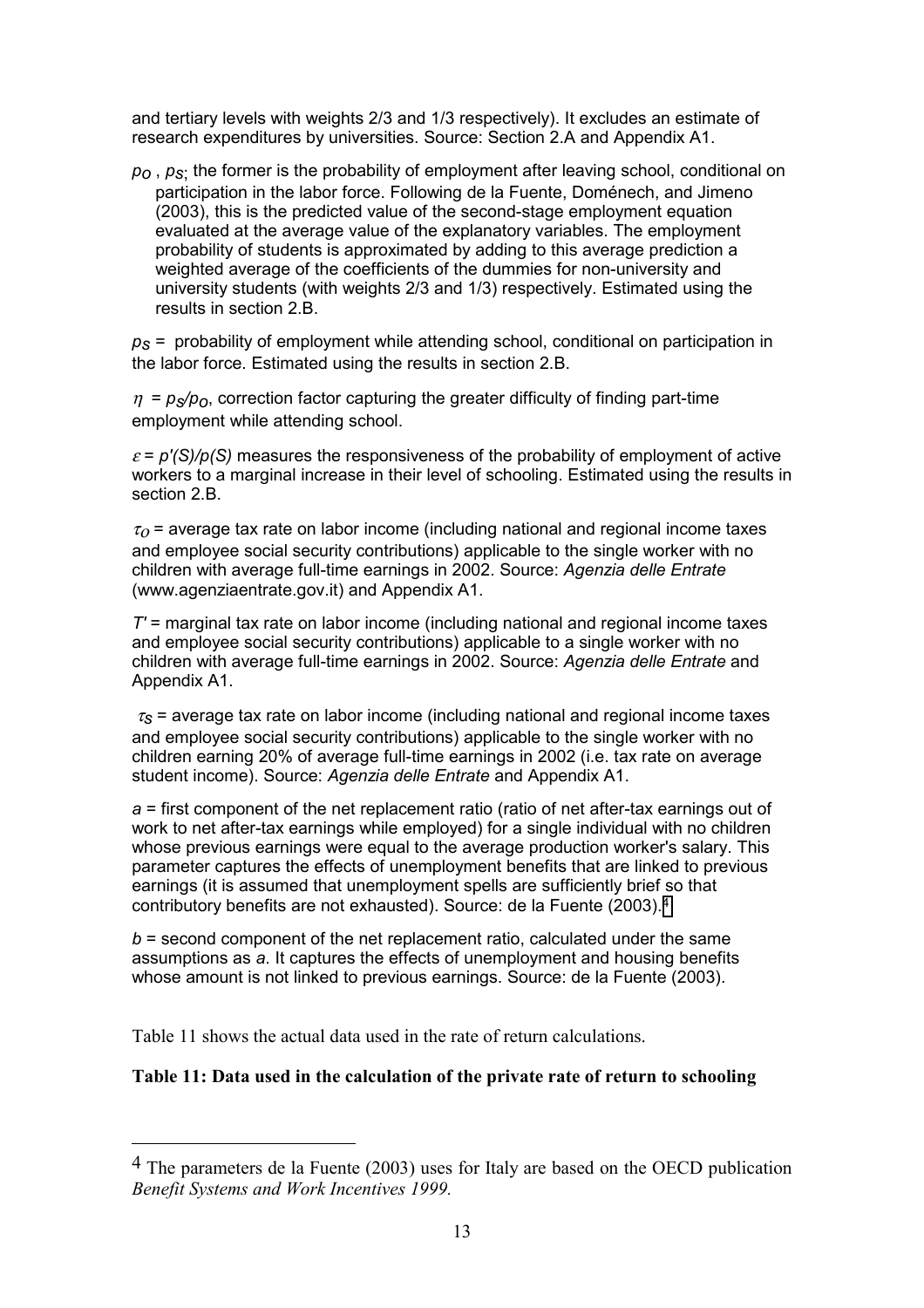|                   | S      | Н            | $\theta$   | μs     | $\mu$               | po     | $p_{\mathcal{S}}$ |
|-------------------|--------|--------------|------------|--------|---------------------|--------|-------------------|
| North West        | 59.4   | 45.3         | 7.44%      | 3.26%  | 23.93%              | 96.08% | 61.28%            |
| <b>North East</b> | 59.4   | 45.3         | 7.07%      | 2.13%  | 21.86%              | 96.78% | 77.60%            |
| Center            | 59.4   | 45.3         | 6.65%      | 1.82%  | 19.85%              | 93.85% | 64.84%            |
| South             | 59.4   | 45.3         | 6.58%      | 2.28%  | 20.33%              | 80.88% | 31.64%            |
| Objective 1       | 59.4   | 45.3         | 6.56%      | 1.83%  | 20.01%              | 79.63% | 27.79%            |
| Italy             | 59.4   | 45.3         | 6.91%      | 2.20%  | 20.79%              | 91.55% | 56.15%            |
|                   | $\eta$ | $\mathcal E$ | $\tau_{O}$ | т'     | $\tau_{\texttt{S}}$ | a      | b                 |
| North West        | 63.78% | 0.79%        | 30.41%     | 42.69% | 9.19%               | 39.28% | 2.29%             |
| <b>North East</b> | 80.18% | 0.31%        | 30.79%     | 42.69% | 9.19%               | 39.28% | 2.29%             |
| Center            | 69.09% | 1.12%        | 30.44%     | 42.69% | 9.19%               | 39.28% | 2.29%             |
| South             | 39.12% | 3.74%        | 30.34%     | 42.69% | 9.19%               | 39.28% | 2.29%             |
| Objective 1       | 34.90% | 3.90%        | 30.37%     | 42.69% | 9.19%               | 39.28% | 2.29%             |
| Italy             | 61.33% | 1.73%        | 30.83%     | 42.69% | 9.19%               | 39.28% | 2.29%             |

#### **B. Average (across attainment levels) private return to schooling**

Table 12 contains our results for the average (across all attainment levels) private return to one additional year of schooling for Italy and all macro regions. The private return for Italy as a whole is 8.9% and the return varies between 8.4 and 9% across macro regions. The private return to schooling in Objective 1 regions is 9.1% and therefore above the average for the entire country.

#### **Table 12: Private rate of return to schooling**

|                   | Years of<br>schooling |
|-------------------|-----------------------|
| <b>North West</b> | 8.6%                  |
| North East        | $(0.8\%)$<br>8.5%     |
|                   | $(0.3\%)$             |
| Center            | 84%                   |
| South             | $(0.6\%)$<br>$9.0\%$  |
| Objective 1       | (0.2)<br>9.1%         |
|                   | (0.2%)                |
| Italy             | 8.9%                  |
|                   | $(0.2\%)$             |
| Italy: male       | $8.6\%$               |
|                   | $(0.2\%)$             |
| Italy: female     | 94%                   |
|                   | $(0.3\%)$             |

Note: The standard errors in parenthesis have been obtained based on a bootstrap procedure with 1000 replications.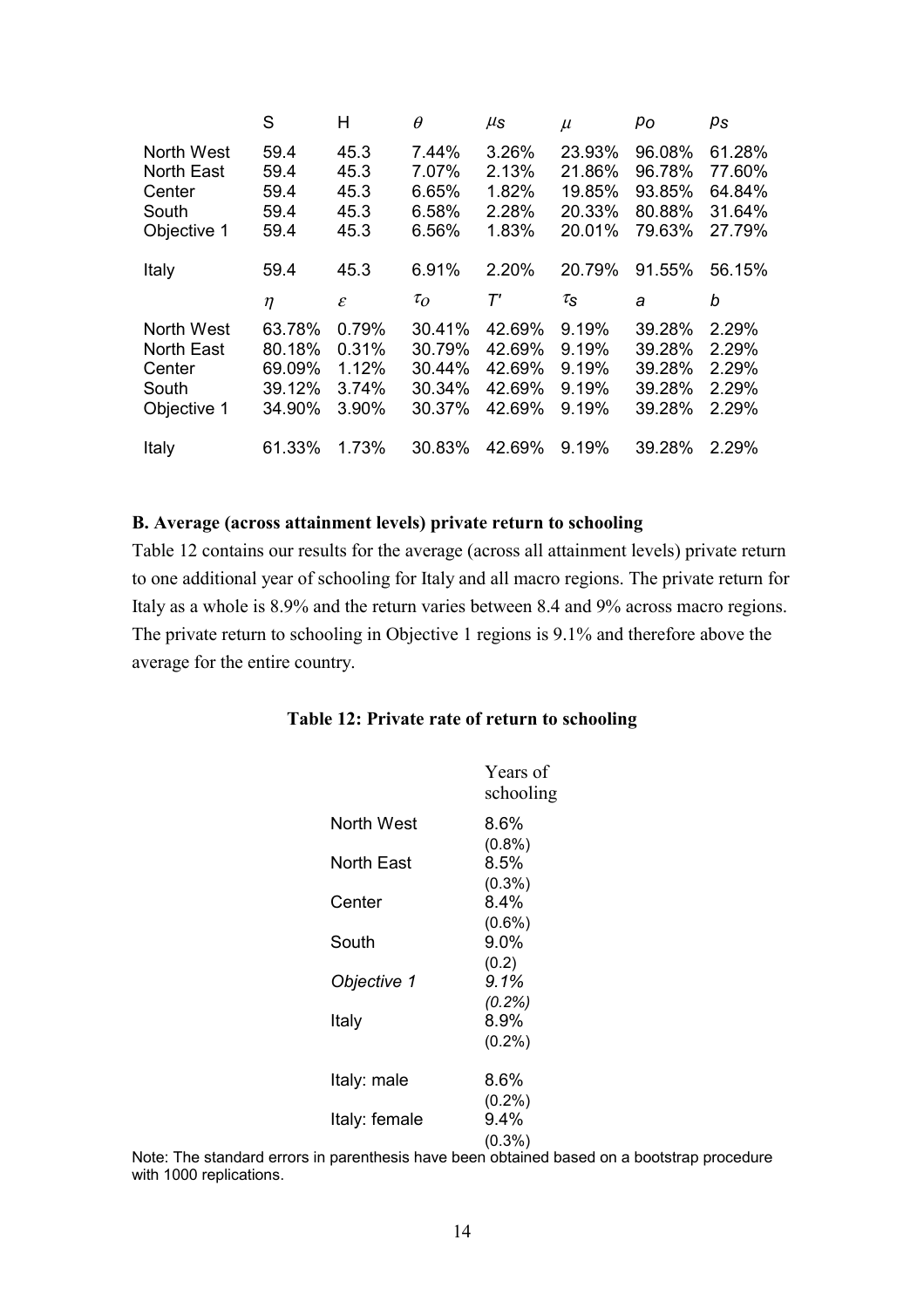The private rate of return to schooling at the macro region level should be seen as an approximation to the rate of return of individuals who acquire their schooling and work in the macro region. It is an approximation only because, while the effect of schooling on wages and employment are estimated using residents in the macro region, these residents may not have obtained their schooling in the region (our data does not contain this information). This could bias the results in Table 12 if, as seems likely, the quality of schooling in the North is higher than in the South.<sup>5</sup> As long as the share of workers educated in the North is higher in the North than in the South, this bias would lead us to *understate* the gap in returns to schooling between South and North if both had the same quality of schooling. Or, to put it differently, it is extremely unlikely that our finding that private returns to schooling in the South are greater than in the North is explained by our data not allowing us to account for differences in educational quality.

Figure 1 shows the estimates of the private rates of return to schooling as well as the socalled raw returns across regions. The raw returns are obtained by setting all tax and benefit parameters in (4) equal to zero. Comparing the private returns and the raw returns to schooling therefore allows for a simple assessment of how policies affect the return to schooling. It can be seen that the raw returns exceed the private returns in each region. The average gap is approximately 3%. Thus the pattern of taxes and subsidies in Italy tends to *lower* the private return to schooling. The reason is that, while the (mostly) public provision of schooling in Italy raises the private return to schooling, the progressivity of the income tax reduces it. This result becomes clearest when we calculate the private return to schooling assuming that individuals bear the full social cost of schooling but that income taxation is proportional instead of progressive. This calculation yields a private return to schooling of 10%, more than a percentage point higher than the actual private return to schooling  $(8.9\%)$ .

#### **Figure 1: Private and raw rates of return to schooling**

 $\overline{a}$ 

<sup>5</sup> For example, according to the year 2000 results of the OECD "Program for International Student Assessment" (PISA), students in the North performed better than students in the South in all the assessment domains considered by the program (reading literacy, mathematical literacy and scientific literacy).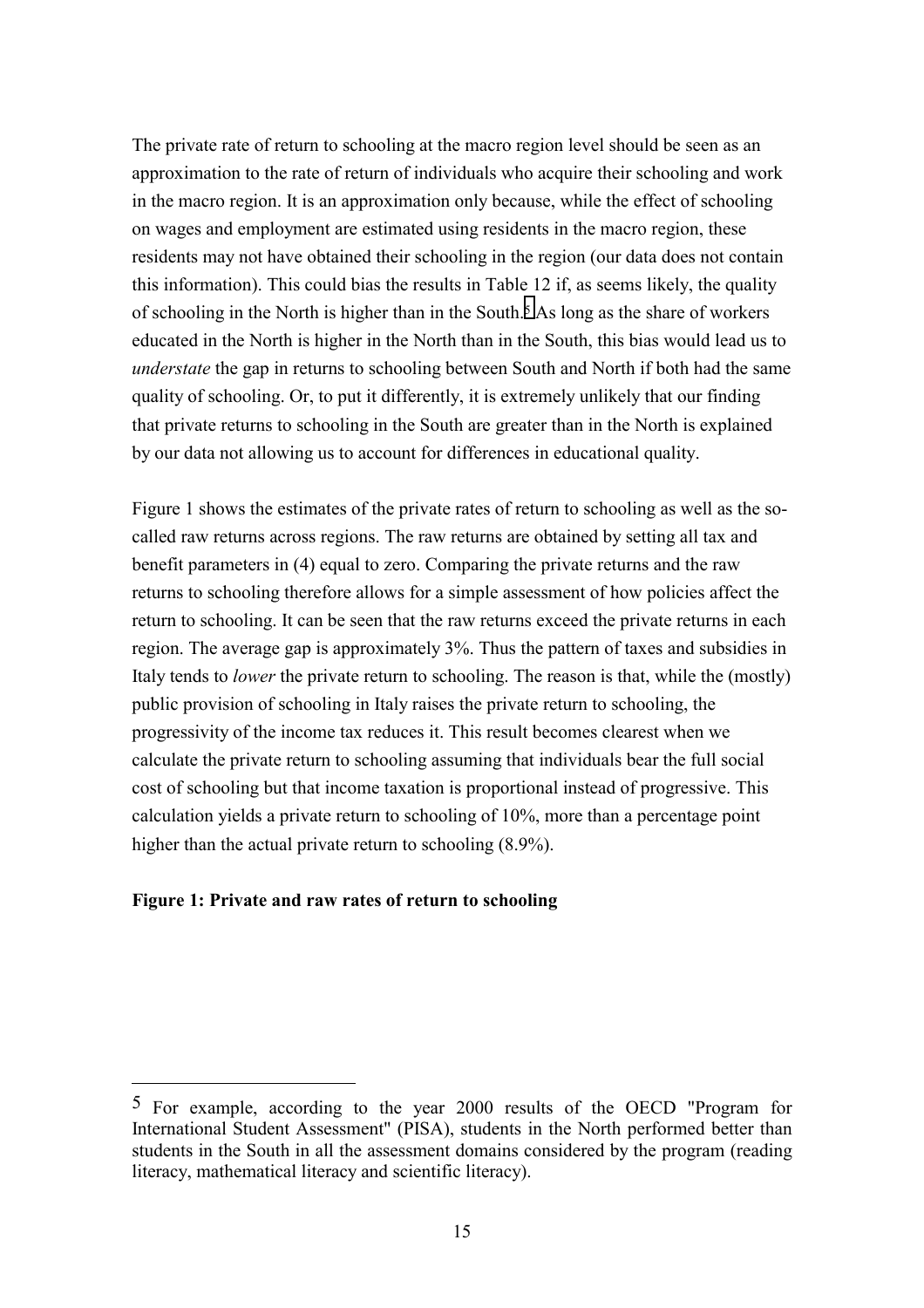

#### **C. Instrumental variables estimates of average return to schooling**

Table 13 shows the parameters used in the instrumental-variables calculations of the rate of return. They are obtained by adjusting the parameters in Table 11 using the instrumental-variables estimates of the effect of schooling on wages and employment conditional on participation. In particular, we follow two adjustment procedures. "Adjustment 1" is obtained by adjusting the least-squares parameter estimates in each macro area obtained using the largest possible sample according to the discrepancy between least-squares and instrumental-variables estimates in (the same) smaller samples in each macro area. "Adjustment 2" follows the same approach but applies the same (national) adjustment factor to all regions (because the discrepancy between leastsquares and instrumental-variables estimates at the macro-area level may be noisy due to the smaller number of observations).

# **Table 13: Data used in the IV calculations of the private rate of returns to schooling**

|                        | $\theta$ | $p_{O}$    | ps           | $\eta$ | $\varepsilon$ |
|------------------------|----------|------------|--------------|--------|---------------|
| North West             |          | 8.3% 96.1% | 0.6121 63.7% |        | 1.0%          |
| North East             |          | 8.0% 96.8% | 0.7786 80.4% |        | 0.0%          |
| Center                 |          | 7.5% 94.0% | 0.6924 73.6% |        | 2.4%          |
| South                  |          | 7.4% 81.0% | 0.3037 37.5% |        | 4.4%          |
| Objective 1 7.4% 80.0% |          |            | 0.2682 33.5% |        | -4.1%         |

**Adjustment 1**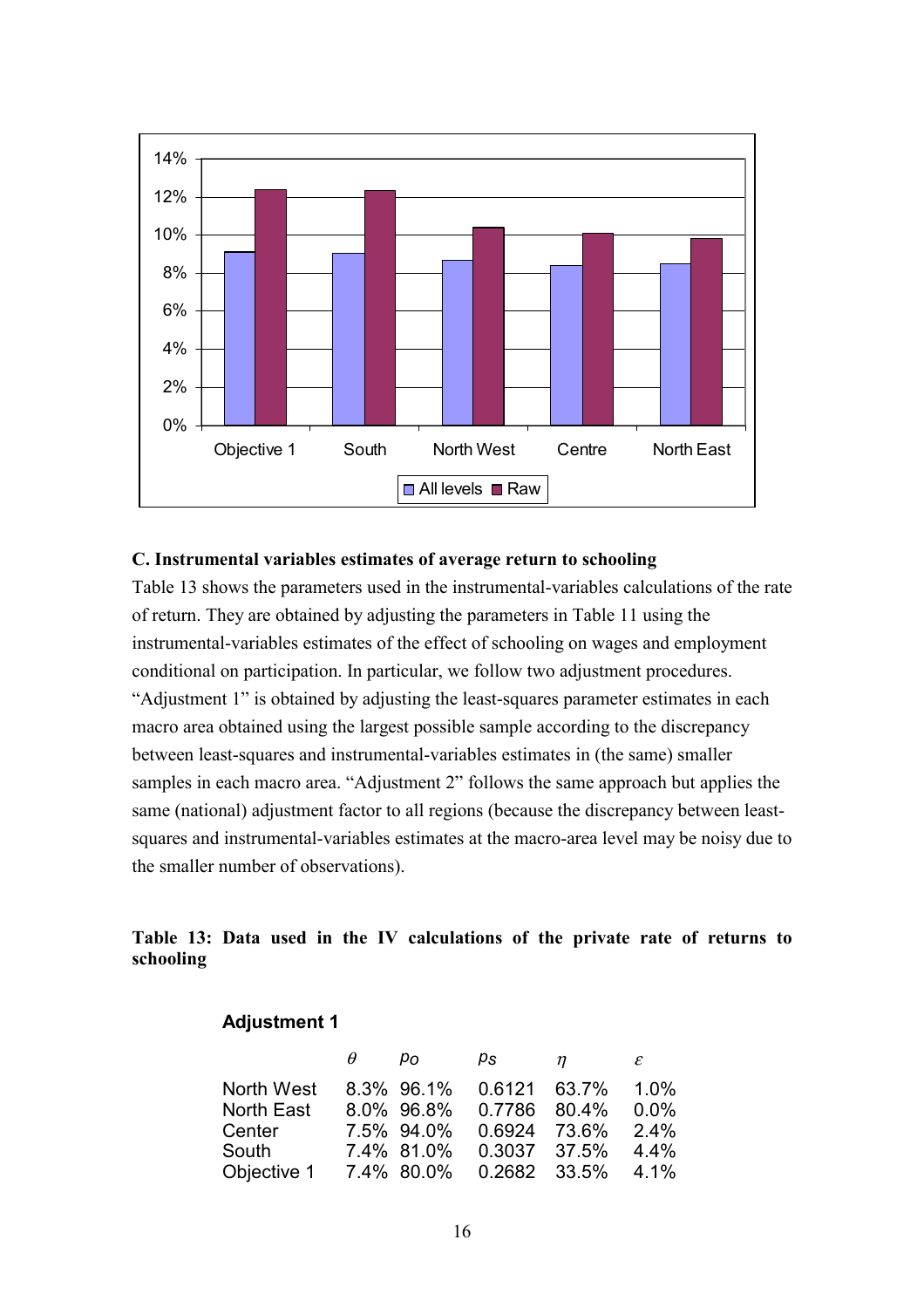| 7.8% 91.6% 0.5475 59.7% 2.4% | Italy |  |  |  |  |  |
|------------------------------|-------|--|--|--|--|--|
|------------------------------|-------|--|--|--|--|--|

#### **Adjustment 2**

|                      | $\theta$ | $p_{O}$                  | $\rho_{\mathcal{S}}$         | $\eta$         | $\varepsilon$ |
|----------------------|----------|--------------------------|------------------------------|----------------|---------------|
| North West           |          | 8.3% 96.2%               | 0.5958                       | 61.9%          | 1.4%          |
| North East<br>Center |          | 7.9% 96.9%<br>7.5% 93.9% | 0.7590<br>0.6314             | 78.3%<br>67.2% | 0.9%<br>1.8%  |
| South<br>Objective 1 |          | 7.5% 81.0%<br>7.4% 79.7% | 0.2994<br>0.2609             | 37.0%<br>32.7% | 4.5%<br>4.7%  |
|                      |          |                          |                              |                |               |
| Italy                |          |                          | 7.8% 91.7% 0.5445 59.4% 2.4% |                |               |

Table 14 summarizes the private return to one additional year of schooling for all regions and the entire country using an instrumental-variables approach. It can be seen that the average for the entire country is greater than in Table 12 whatever the instrumental-variables adjustment used. The difference between the North and the South is however similar in all cases (around 1 percent).

#### **Table 14: Private rate of returns to schooling. IV calculations**

|                   | IV           | ιv                  |
|-------------------|--------------|---------------------|
|                   | Adjustment 1 | <b>Adjustment 2</b> |
| North West        | 9.7%         | 10.0%               |
| <b>North East</b> | 9.3%         | 9.9%                |
| Center            | 10.3%        | 9.6%                |
| South             | 10.2%        | 10.3%               |
| Objective 1       | 10.0%        | 10.3%               |
| Italy             | 10.2%        | 10.2%               |

#### **D. Results by educational level**

We now turn to the estimation of rates of return for upper secondary education and university education.

#### **I. Methodology and data**

The definitions of the variables entering the rate of return formula given in Table 8 in the previous section continue to be valid with the following minor changes. First, when calculating the marginal returns to upper secondary attainment it will be assumed that the opportunity cost of a student enrolled is determined by the average wage and employment probability of full-time workers who have completed lower secondary schooling and by the corresponding tax and benefit parameters. This implies that calculation of the rates of return requires estimating the average wage and employment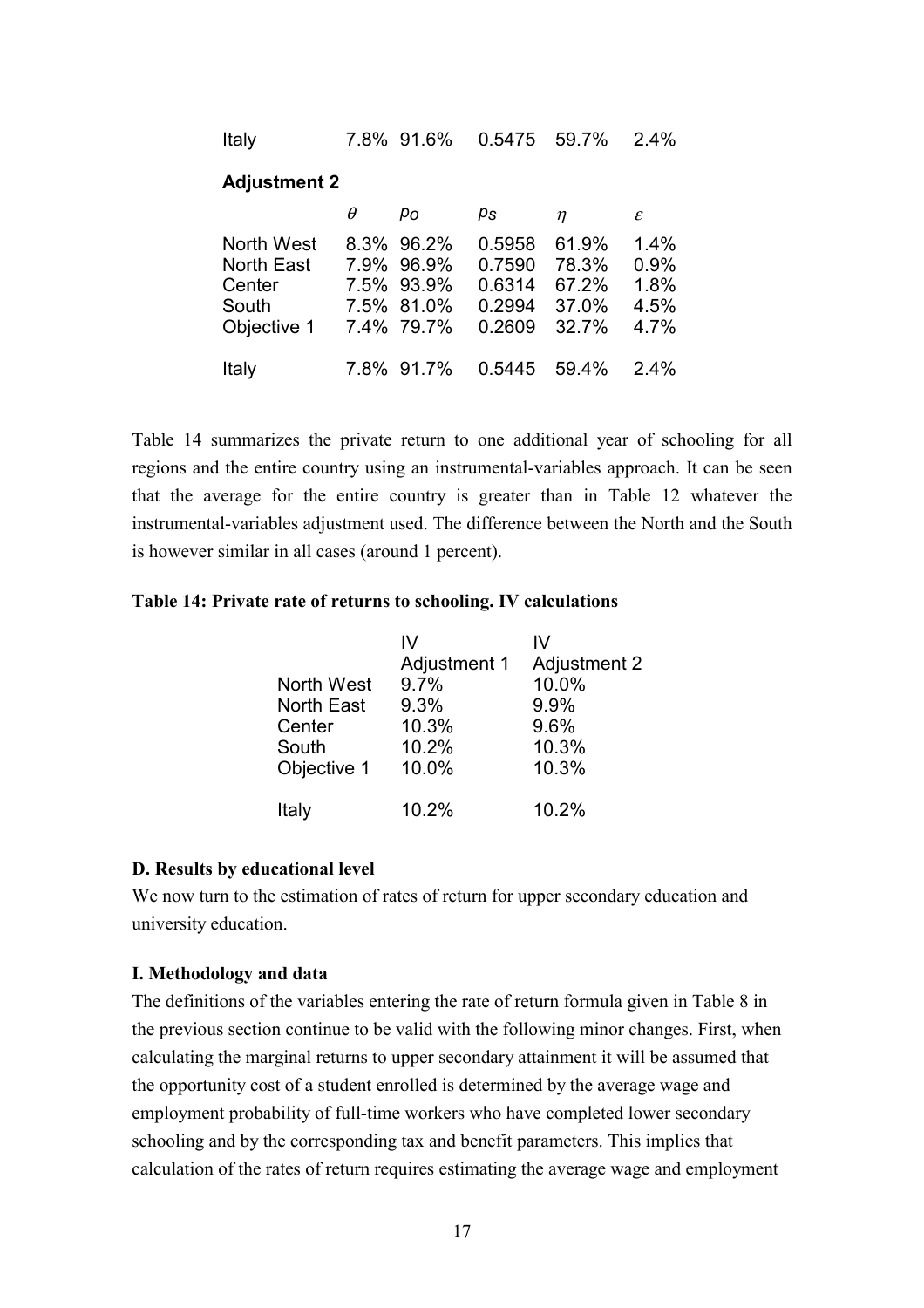probability of a representative individual for each attainment level and region. Second, calculation of the rates of return now requires level-specific estimates of the (annual) marginal wage and employment effects obtained. Third, the private and total direct costs of schooling are allowed to be different for upper secondary and university education. Finally, the length of post-school working lives will now be higher for the representative worker with only upper secondary education attainment than for the worker with university attainment.

# **II. Results**

Table 15 shows the private return to upper secondary and university attainment for all regions and the entire country. It can be seen that both the return to university and the return to upper secondary school for the whole of Italy are higher than in the previous exercise.

| Table 15: Private rate of return to upper secondary |  |
|-----------------------------------------------------|--|
| and university attainment                           |  |

|                                           | Upper<br>secondary                  | University              |
|-------------------------------------------|-------------------------------------|-------------------------|
| North West<br><b>North East</b><br>Center | $9.2\%$<br>8.8%<br>$8.7\%$<br>10.2% | 8.3%<br>9.0%<br>9.8%    |
| South<br>Objective 1<br>Italy             | 10.2%<br>9.7%                       | 12.3%<br>12.4%<br>10.3% |



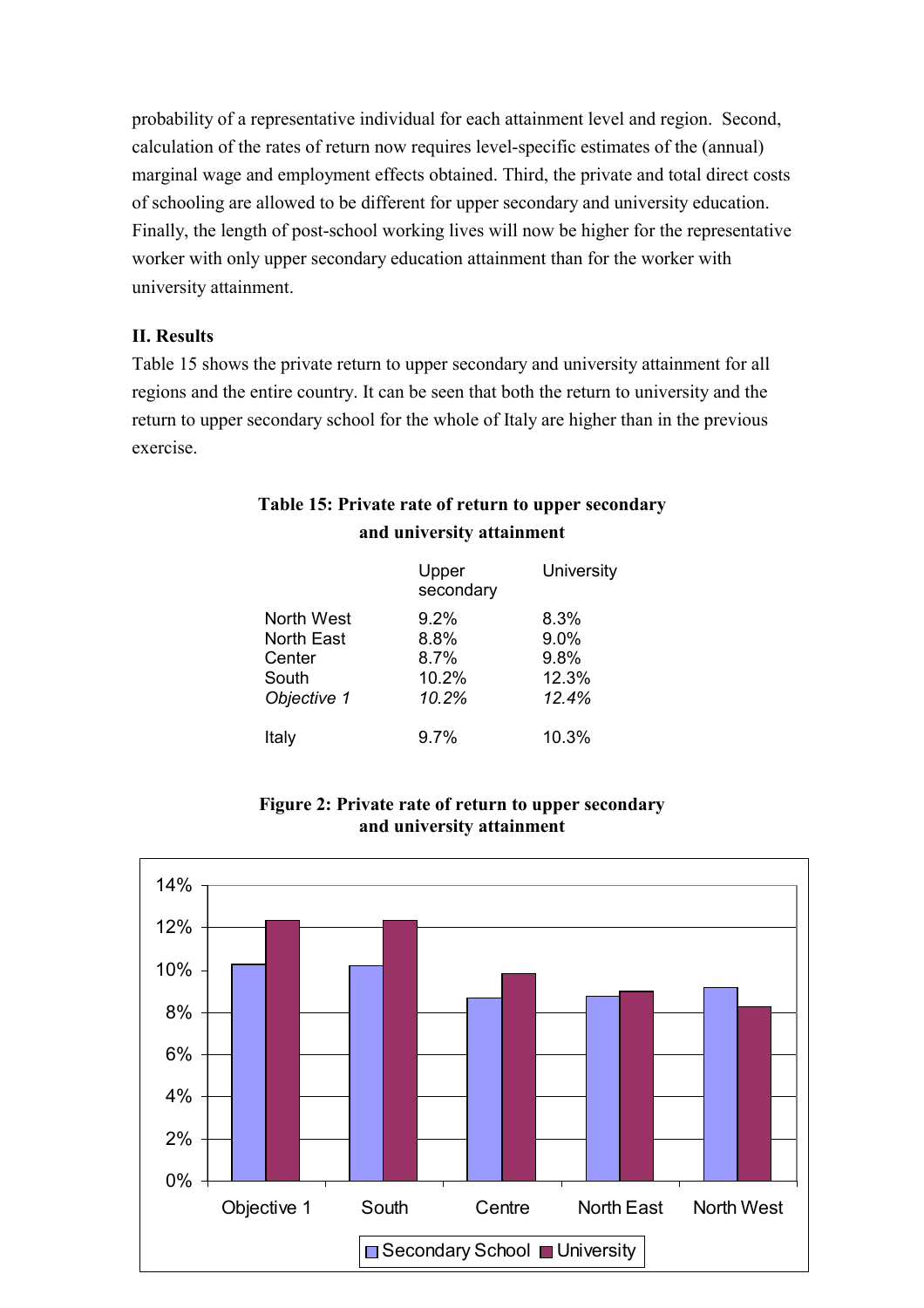#### **E. The private return to schooling compared with that on alternative assets**

According to Dimson, Marsh and Staunton (2002), the real before-tax average annual return to equity in Italy over the 1950-2000 period was 5.2%. The real before-tax average annual return to bonds over the same period was 1.9% and to the average portfolio 3.6%. Hence, schooling appears as a very attractive investment from an individual point of view. For example, the return to upper secondary schooling exceeds the return to holding the average portfolio by 6.1% for Italy as a whole. In the South, the average return to schooling exceeds the return to the average portfolio by nearly seven percentage points. The education premium is even larger for university attainment. Accounting for taxes on capital income would increase the schooling premium further.

#### **4. The long-term budgetary impact of schooling expenditures**

Higher schooling raises future tax revenues and reduces social insurance payments. It is therefore interesting to ask about the long-term budgetary implication of public financing of schooling. Following de la Fuente, Doménech, and Jimeno (2003) we therefore calculate a *fiscal rate of return to schooling* at the macro region level. This rate of return is defined as the discount rate that equates the present value of public schooling expenditures (including an opportunity cost component as school attendance reduces current tax payments by reducing current wage income) with the present value of the increase in tax revenues and the reduction of social protection payments. It is therefore the maximum real rate of interest at which the government can borrow to finance educational expenditures without increasing the present value of future deficits. We also calculate the difference in present value terms between incremental net fiscal revenues and educational expenditures, which will be referred to as the *net present fiscal value of schooling*. Our calculations account for the effects of education on labor force participation and attempt to approximate the marginal effects of schooling on wages and employment probabilities (and therefore on tax revenues) in general equilibrium.

#### **A. Methodology**

De la Fuente, Doménech, and Jimeno (2003) show that the fiscal rate of return to schooling is given by

$$
(5) \t\t rf=Rf+g
$$

where *g* is the exogenous growth rate of productivity and *Rf* is implicitly defined by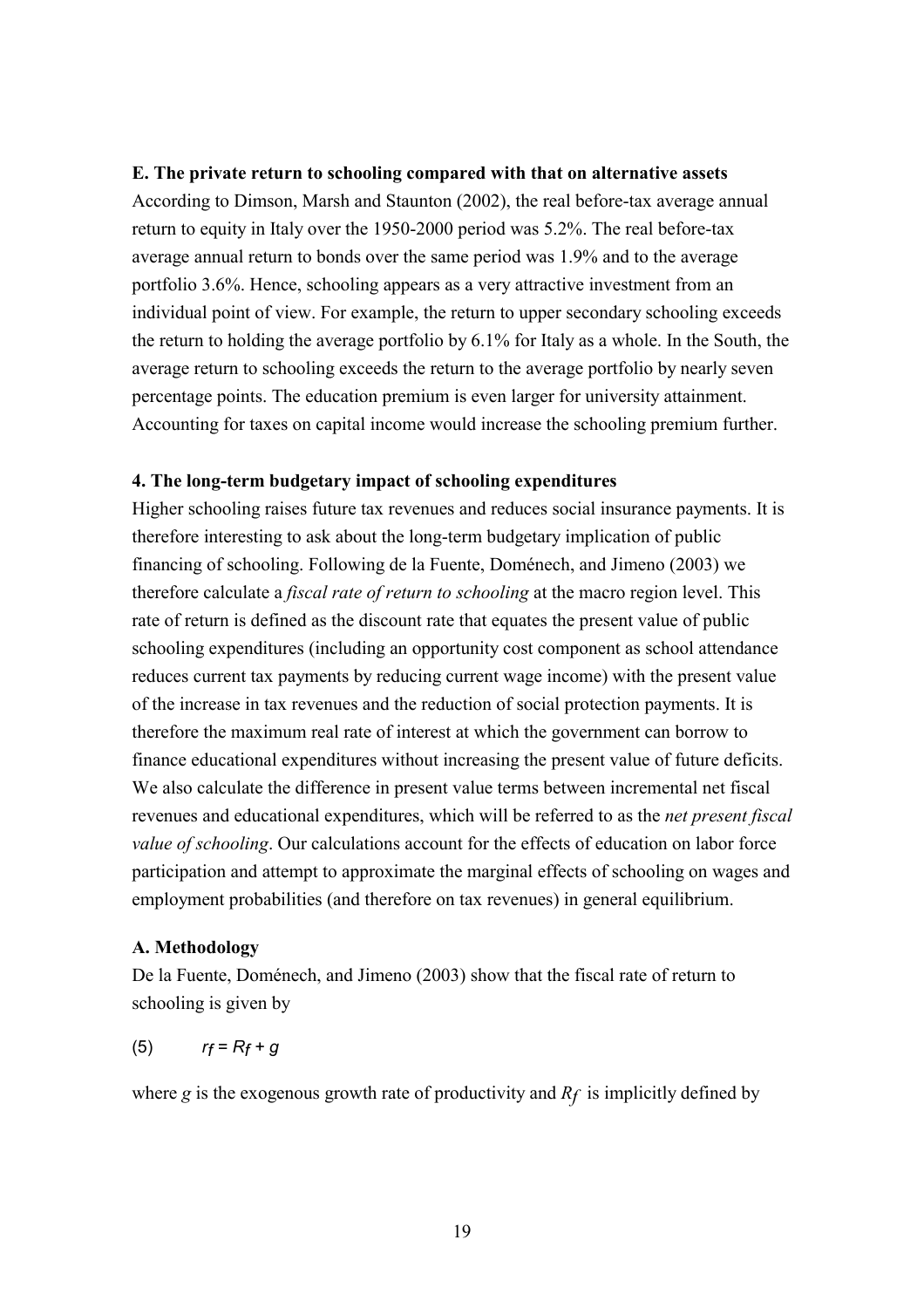(6) 
$$
\frac{R_f}{1 - e^{-R_f H}} = R' = \frac{D\varepsilon_q + N_1 \theta + N_2 \varepsilon}{(D - N_3) + \frac{\mu_g}{q_o}} =
$$

$$
\frac{\left[\rho_o\tau_o - (1 - \rho_o)(a + b)(1 - \tau_o)\right]\varepsilon_a + \left[\rho_o\tau' - (1 - \rho_o)a(1 - \tau')\right]\theta + \rho_o\left[\tau_o + (a + b)(1 - \tau_o)\right]\varepsilon}{\left[\rho_o\tau_o - (1 - \rho_o)(a + b)(1 - \tau_o)\right] - \left[\eta_o\eta\rho_o\tau_s(1 - \phi)\right] + \frac{\mu_s}{q_o}}
$$

where  $\mu$ g is public expenditures per student as a fraction of the gross wage of the representative worker and *q(S)* the probability that a worker will be active as a function of school attainment. In particular,  $q_0 = q(S_0)$  is the participation rate of adult workers,  $\varepsilon_q = q'(S_0)/q(S_0)$  measures the sensitivity of the participation rate to schooling and  $\eta_q =$ *qs/qo* the ratio between the participation rates of full-time workers and students of the relevant attainment level. All other variables are defines as in section 3.

De la Fuente, Doménech, and Jimeno (2003) also show that the net present fiscal value of a year of schooling at a given discount rate, *ro*, is approximately equal to

(7) 
$$
NPFV(r_o) = \left[ R \cdot \frac{1 - e^{-(r_o - g)H}}{r_o - g} - 1 \right] \left[ (D - N_3) + \frac{\mu_g}{q_o} \right] W_o
$$

where  $R'$  is defined in equation (6) and  $W<sub>O</sub>$  is the average gross salary of a representative full-time worker. For a detailed interpretation of (6) and (7) see de la Fuente, Doménech, and Jimeno (2003).

Our calculations maintain the assumptions of previous sections, with three exceptions. First, calculations account for the effects of schooling on labor force participation. Second, calculations will not account for pension benefit issues (and therefore eliminate social security contributions from the analysis). Finally, to approximate the general equilibrium effects of increasing educational attainment levels on wages and employment probabilities, we follow de la Fuente, Doménech, and Jimeno (2003) in multiplying the estimated value of  $\theta$  by one minus the share of capital in national income and in introducing ad-hoc adjustment for the employment and participation parameters. The adjustment consists of a two-thirds reduction of the original estimates of employment and participation effects.

#### **B. Results**

The estimates of the fiscal rate of return and the net present fiscal value per student (which assume a real discount rate of 3%) are shown in Table 16. Both refer to a oneyear increase in average educational attainment in each macro region. The calculations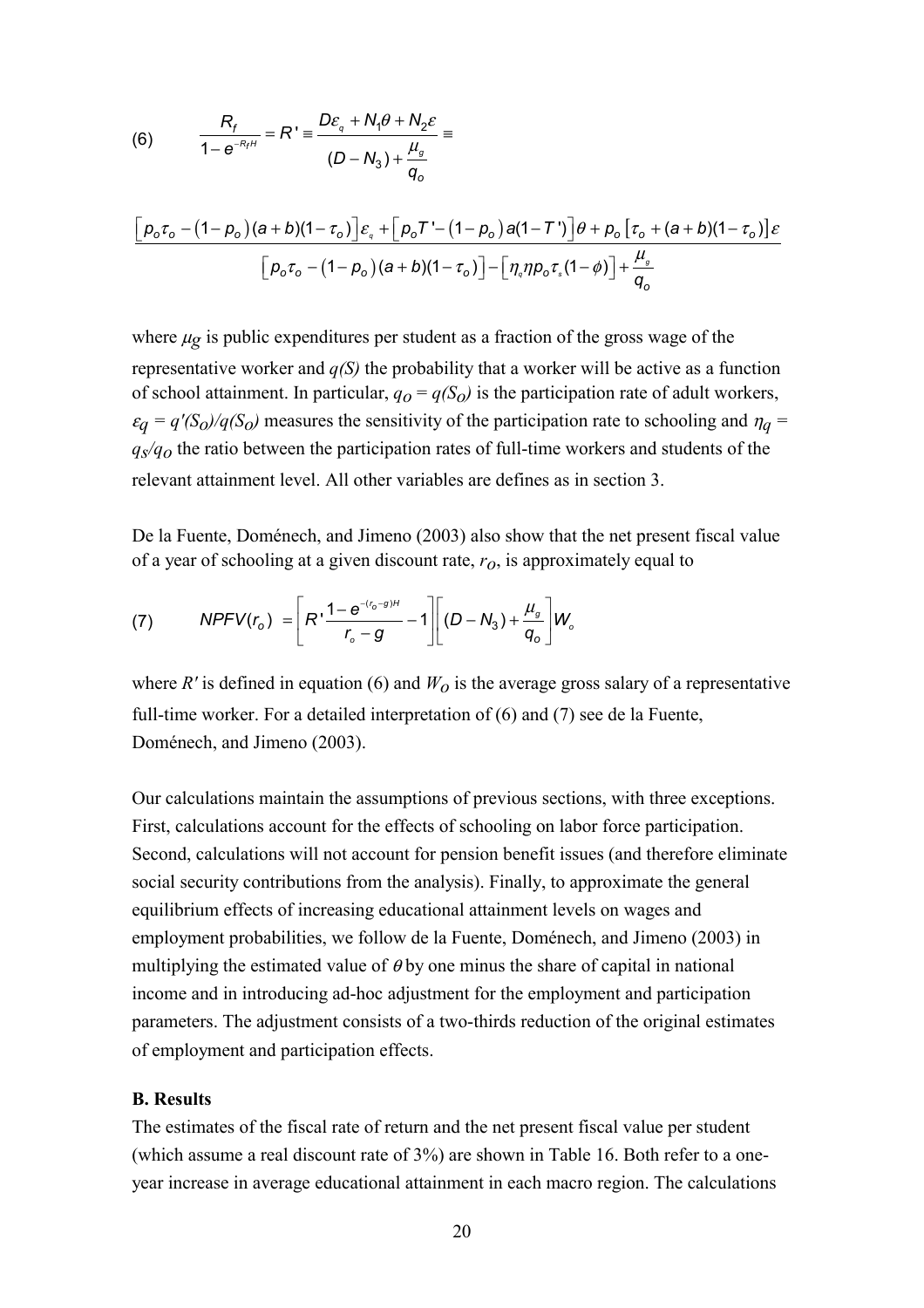are done under two different scenarios: Column (1) assumes that private expenditures increase in step with public expenditures, while column (2) assumes that all required new expenditures come from the public sector.

|               | fiscal rate of return |                   | net present fiscal value |      |  |
|---------------|-----------------------|-------------------|--------------------------|------|--|
| $financing =$ | priv+pub pub          |                   | priv+pub                 | pub  |  |
|               | (1)                   | (2)               | (1)                      | (2)  |  |
| North West    | 4.3%                  | 3.8%              | 3251                     | 2191 |  |
| North East    | $(0.2\%)$<br>3.9%     | $(0.2\%)$<br>3.6% | 2102                     | 1393 |  |
| Center        | $(0.2\%)$<br>4.1%     | $(0.2\%)$<br>3.8% | 2642                     | 1953 |  |
| South         | $(0.4\%)$<br>4.8%     | $(0.4\%)$<br>4.3% | 3890                     | 3018 |  |
| Objective 1   | $(0.2\%)$<br>4.8%     | $(0.2\%)$<br>4.4% | 3736                     | 3028 |  |
| Italy         | $(0.2\%)$<br>4.6%     | $(0.2\%)$<br>4.2% | 3734                     | 2937 |  |
|               | $(0.2\%)$             | $(0.2\%)$         |                          |      |  |

# **Table 16: Fiscal rate of return and net present fiscal value per student of an additional year of schooling by macro region**

Note: The standard errors in parenthesis have been obtained based on a bootstrap procedure with 1000 replications.

For Italy as a whole, the fiscal rate of return ranges between 4.2 and 4.6% and the net fiscal values between 2937 and 3734 euros per student, depending on the scenario.<sup>6</sup> Assuming that all educational expenditures are publicly financed yields regional fiscal rates of return between 3.6 (in the North East) and 4.3% in the South.

# **5. The social rate of return to schooling and the optimal investment pattern7**

We now calculate the social return to schooling as well as infrastructure and noninfrastructure capital across macro regions. The main difference with the calculation of the private return is that the social return considers the effect of schooling on output (not wages) and ignores taxes and social benefits, as these are resource flows between the public and private sector.

The model of growth with human capital employed in the calculation is that of Ciccone (2001), which is a simplified version of the model in de la Fuente and Ciccone (2002). The simplification consists in elimination of the so-called "rate" effects, which capture the effect of schooling on technological catch-up, as there is no evidence for such effects

 $\overline{a}$ 

<sup>6</sup> De la Fuente et al. (2003) find similar results for the case of Spain.

<sup>7</sup> This section is based on Ciccone (2004).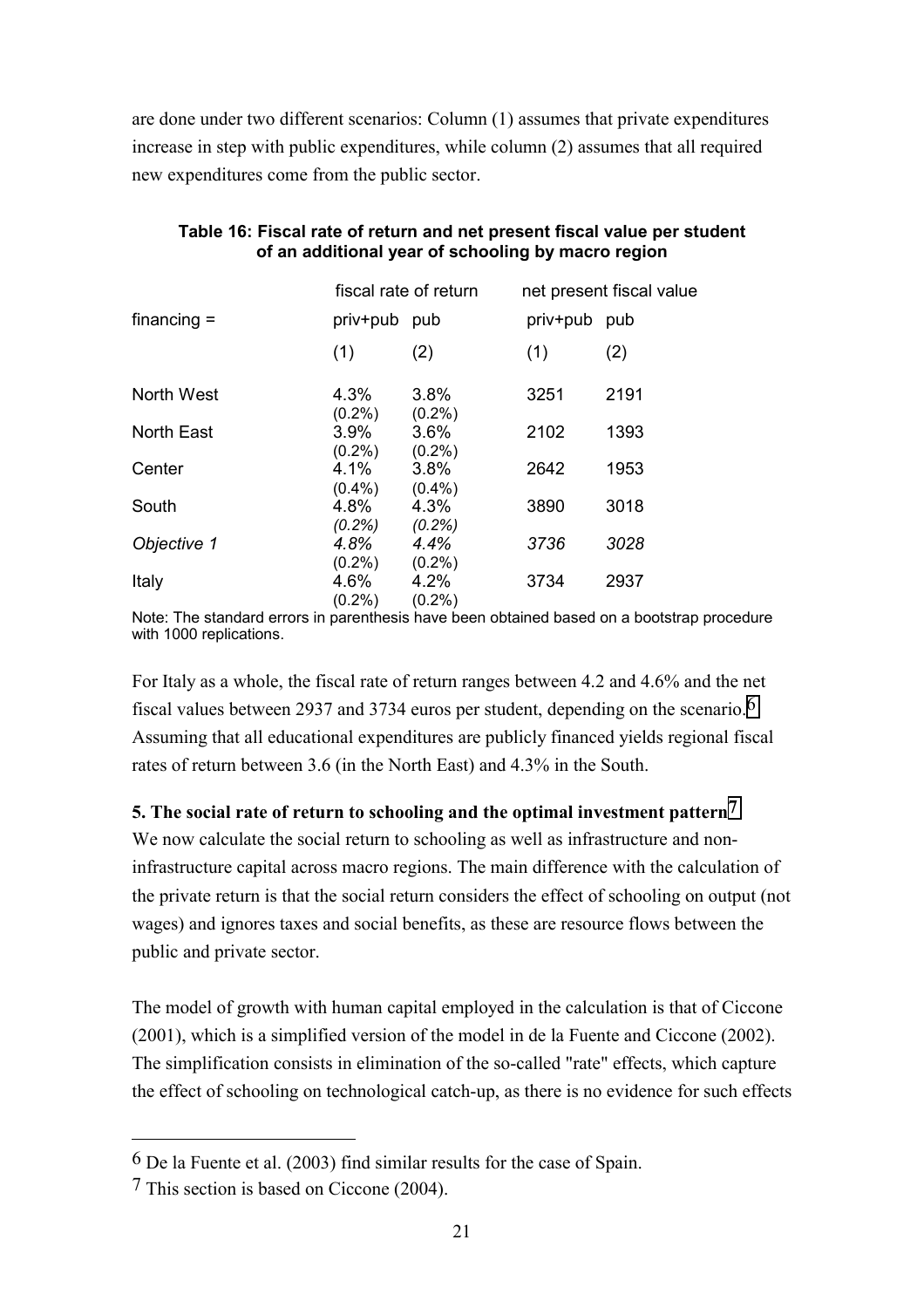and technological catch-up at the *regional* level in Italy. As shown in de la Fuente and Ciccone (2002), the social rate of return is given by

$$
(8) \qquad \qquad r_S = R_S + g
$$

where *g* is the rate of exogenous productivity growth at the frontier and *Rs* solves the following implicit equation

(9) 
$$
\frac{R_{S}}{1-e^{-R_{S}t}} = \frac{\varepsilon+\rho}{(1-(1-\phi)\eta)+\frac{\mu}{p_{o}}}
$$

where  $\mu$  is the total direct cost of a year of schooling measured as a fraction of average output per worker and  $\rho$  is the aggregate Mincerian returns coefficient. All other parameters have the same interpretation as in the previous sections.

Our calculation of the social return to schooling assumes that the aggregate capital intensity does not respond to increased schooling (this is because our estimates of the aggregate Mincerian returns coefficient is the effect of a one-year increase in schooling on aggreate output holding the aggregate capital intensity constant, see (2)). Clearly this is an extreme scenario as increased schooling will raise the return to capital and therefore the equilibrium capital intensity in the medium and long run. We will account for this effect of aggregate schooling on the aggregate capital intensity later.

# **A. Data and sources**

Tables 17 and 18 define the variables that enter the social rate of return formula and summarize the parameter values used in the calculation. As already mentioned, the social rate of return calculations account for the total effect of schooling on employment. The values of  $p_0$ ,  $\varepsilon$  and  $\eta$  used in this section are therefore not conditional on labor force participation. Also,  $\mu$  now refers to total expenditure relative to average labor productivity (rather than private relative to average full-time earnings).

# **Table 17: Variables used in the calculation of the social rate of return to schooling and sources of the data**

<sup>ρ</sup>, ρ*min* = macroeconomic Mincerian returns to schooling parameter. It measures the average (log) increase in output per employed worker resulting from an additional year of schooling of the adult population. It is obtained by dividing the estimated elasticity of output with respect to the stock of human capital *(*β*)* by average attainment in each region. Source: Section 2.C.

 $U = 59.4$  = Average retirement age in 1995 in Italy, constructed by averaging separate estimates for men and women, weighted in proportion to their shares in total employment. Source: de la Fuente (2003).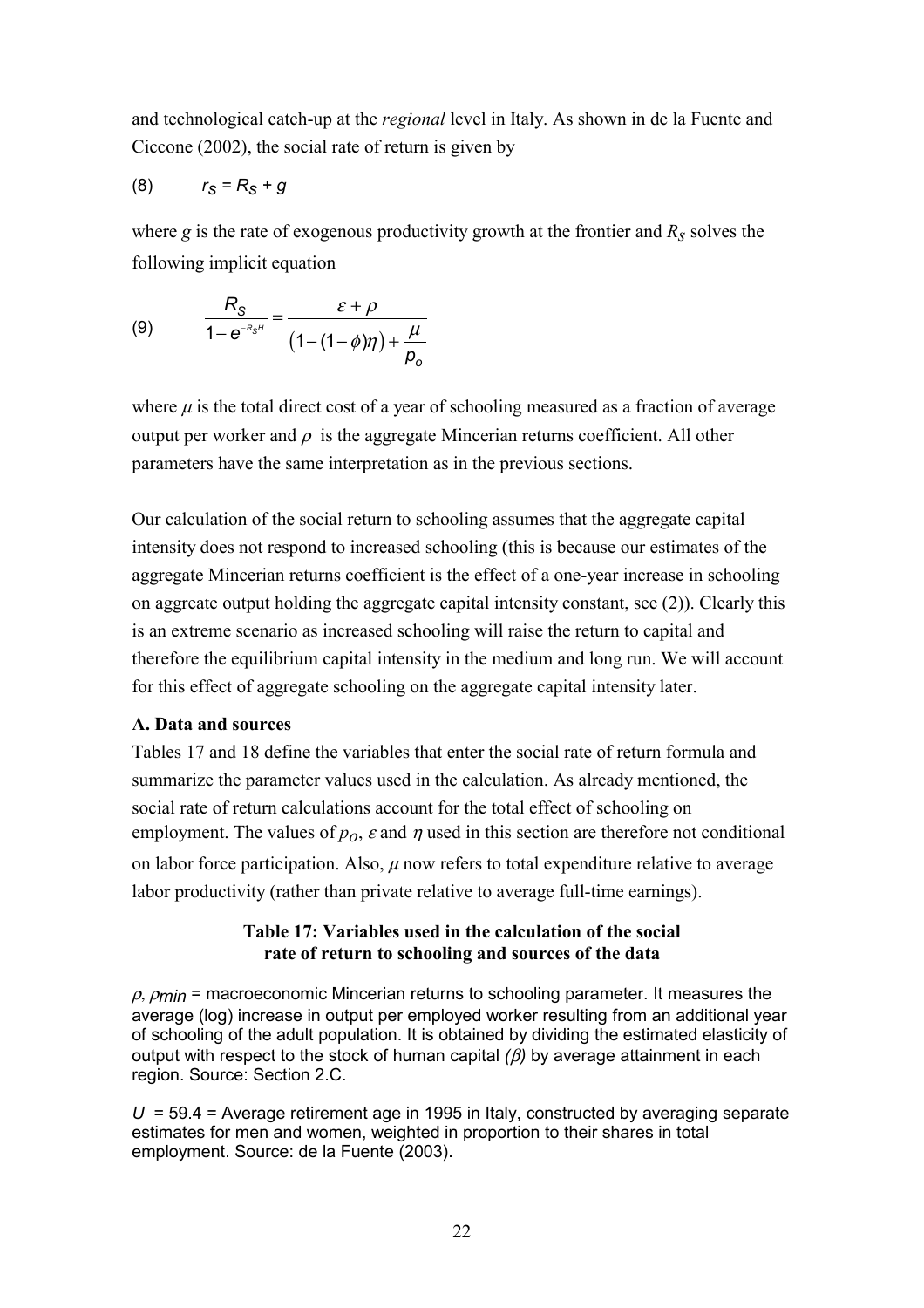*So* = average years of school attainment of the adult population (between 25 and 65 years old) in 2000. Source: LFS (2000)

 $H = U - \text{Max}(6+S_0, 15)$  = estimated length of the (post-school) working life of the representative individual.

 $\mu$  = total (private + public) cost of schooling per student measured relative to output per worker (weighted average of secondary and tertiary levels with weights 2/3 and 1/3 respectively). Source: Appendix A1 and Italian Institute of Statistics (www.istat.it).

*po* = total probability of employment after leaving school, taking into account the probabilities of employment and labor force participation. Estimated using the results in section 2.B.

 $\eta$  = correction factor capturing lower student labor force participation and employment rates. Estimated using the results in section 2.B.

 $\varepsilon = p'(S)/p(S)$  = general equilibrium sensitivity of the total probability of employment to the level of schooling. Estimated using the results in section 2.B.

|                                                    | So                           | $\mathcal{D}$                | $\rho$ min                   | $\mu$                            | pо                               | $\eta$                           | $\mathcal E$                     |
|----------------------------------------------------|------------------------------|------------------------------|------------------------------|----------------------------------|----------------------------------|----------------------------------|----------------------------------|
| North West<br><b>North East</b><br>Center<br>South | 9.44<br>9.31<br>9.70<br>8.95 | 5.3%<br>5.4%<br>5.2%<br>5.6% | 4.4%<br>4.4%<br>4.2%<br>4.6% | 10.7%<br>10.9%<br>10.8%<br>11.3% | 73.1%<br>75.8%<br>69.5%<br>54.9% | 0.56%<br>1.09%<br>1.45%<br>1.94% | 0.55%<br>0.40%<br>0.96%<br>2.49% |
| Objective 1                                        | 8.91                         | 5.6%                         | 4.6%                         | 11.2%                            | 53.7%                            | 1.84%                            | 2.58%                            |
| Italy                                              | 9.30                         | 5.4%                         | 4.4%                         | 10.6%                            | 66.3%                            | 1.53%                            | 1.34%                            |

#### **Table 18: Data used in the calculation of the social rate of return to schooling**

#### **B. Results**

Table 19 shows two alternative estimates of the social rate of return to schooling *(rs)* across regions. The only difference between the two figures has to do with the assumed value of the level effects parameter  $(\beta)$ , which is 0.501 in the first case (baseline) and 0.411 in the other (min). According to the baseline estimates, the social rate of return to schooling ranges from 5.9% in the North to nearly 8% in the South. Under the more pessimistic assumption regarding  $\beta$ , the social return drops by 1% in all regions.

# **Table 19: Social rate of return to schooling in Italy (holding the aggregate capital intensity constant)**

|            | Baseline Min                |      |
|------------|-----------------------------|------|
| North West | 5.9%<br>$(1.8\%)$ $(2.5\%)$ | 4.8% |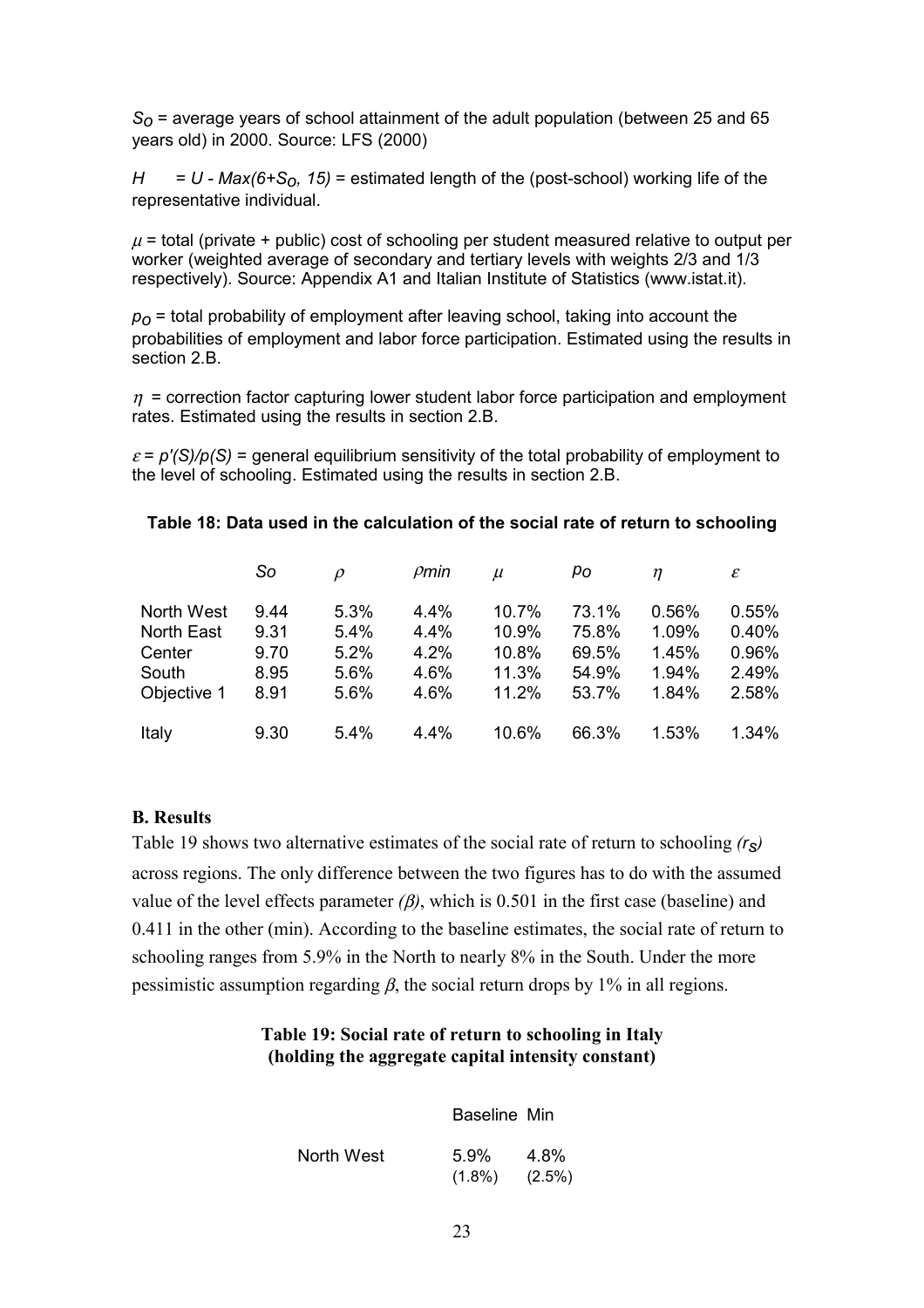| <b>North East</b> | 5.9%      | 4.7%      |
|-------------------|-----------|-----------|
|                   | $(1.7\%)$ | (2.7%)    |
| Center            | 6.2%      | 5.1%      |
|                   | $(1.5\%)$ | $(2.1\%)$ |
| South             | 7.8%      | 6.9%      |
|                   | $(1.8\%)$ | $(2.5\%)$ |
| Objective 1       | 7.9%      | 7.0%      |
|                   | (1.7%)    | (2.2%)    |
| Italy             | 6.8%      | 5.8%      |
|                   | $(1.6\%)$ | $(2.4\%)$ |

Note: The standard errors in parenthesis have been obtained based on a bootstrap procedure with 1000 replications.

It is important to recall at this point that calculation of the social return to schooling in Table 19 assumes a constant aggregate capital intensity (a rather extreme scenario), which implies that these social returns should not be compared directly to private returns to schooling. To compare social and private returns to schooling, it is necessary to make assumptions about how the aggregate capital intensity responds to the increase in aggregate schooling. One such assumption would be to postulate perfect international capital markets (another extreme scenario). In this case the calculation of the social return to schooling would have to include the effect of the induced increase in the aggregate capital intensity on output. This calculation (assuming the same parameter values as above and a physical capital income share of 30 percent) yields a social return to schooling in Italy of 9.5%.8 Averaging the social returns of the two extreme scenarios (9.5% and 6.8%, see Table 19) yields a social return to schooling of around 8.2%. Hence, the social return to schooling in Italy does not seem to be higher than the private return to schooling. This could change of course if we were to include additional aspects of the return to schooling, like the effects of schooling on health or social capital, in the calculation (these returns are hard to quantify however, see de la Fuente and Ciccone, 2002).

#### **C. The relative returns to investment in schooling and in physical capital**

 $\overline{a}$ 

This section compares the social return to schooling (using the *baseline* and *min* estimates) with the returns to non-infrastructure physical capital and to infrastructures (*rk* and *rx*). The two rates of return are calculated as  $r_i = MP_i - \delta_i + g$ , where  $MP_i$  is the marginal product of factor *i*,  $\delta_i$  its rate of depreciation and *g* the rate of technical progress (which is assumed to be 1.5% as in the previous sections). The marginal products are calculated using the estimates of the production function in equation (2).

<sup>&</sup>lt;sup>8</sup> This value is obtained by repeating the calculation of the social returns to schooling using a macroeconomic Mincerian returns to schooling parameter  $\rho^* = \rho/(1-\alpha)$  where  $\alpha$  is the capital income share.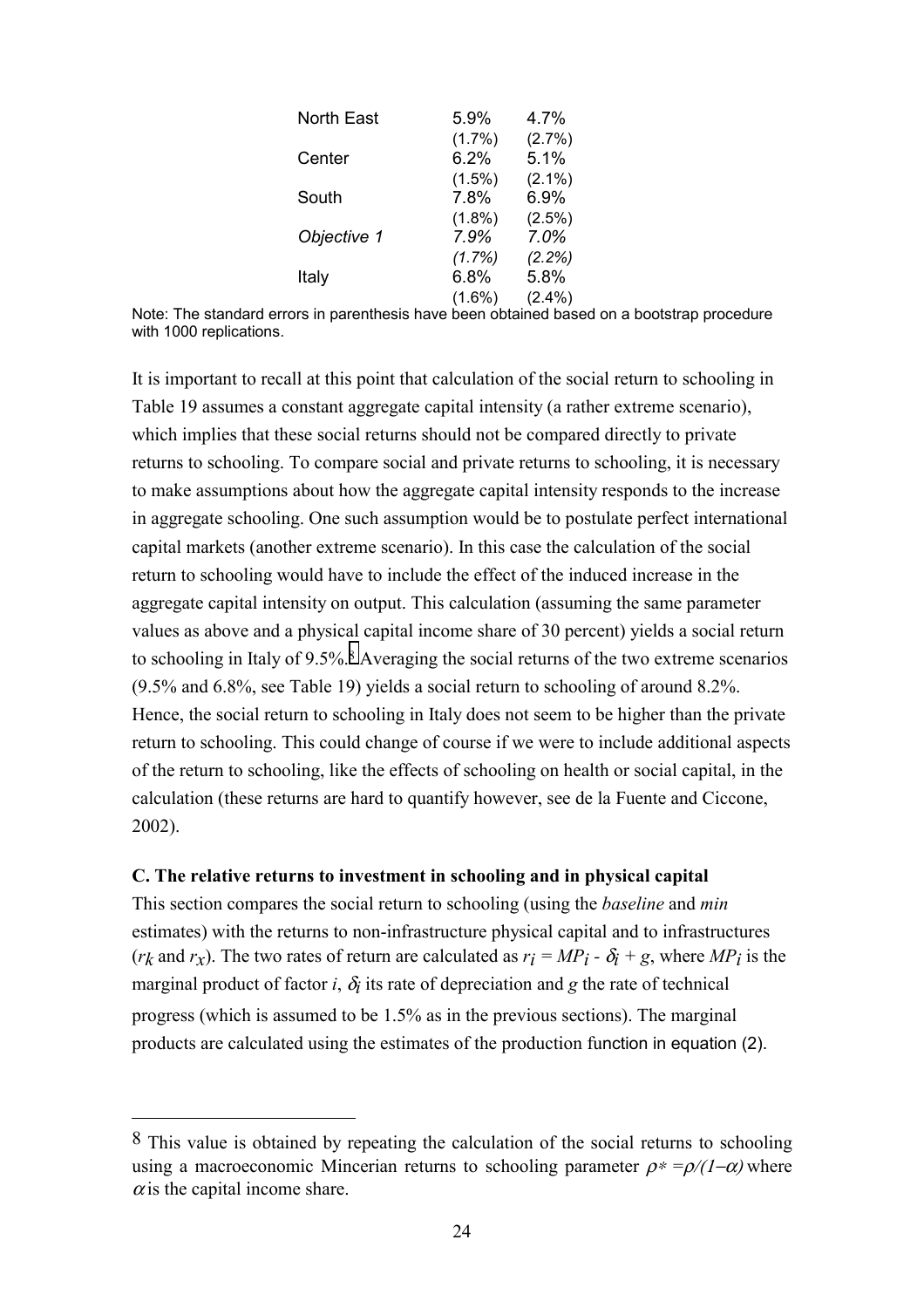The main difficulty when assessing the marginal products to non-infrastructure physical capital and to infrastructures is that estimating (2) using the CRENOS infrastructure series yields different results than using the Bonaglia and Picci (2000) infrastructure series. In particular, the Bonaglia and Picci (2000) infrastructure series yields statistically significant effects of infrastructures on productivity but insignificant effects of non-infrastructure capital, while the CRENOS series produces the opposite results. To identify upper bounds on the social return to non-infrastructure capita and infrastructure, we will rely on the Bonaglia and Picci (2000) infrastructure series for the social return to infrastructure and on the CRENOS series for the social return to noninfrastructure capital.

With the Bonaglia and Picci (2000) infrastructure series and the CRENOS noninfrastructure physical capital series we find that average returns to infrastructures are larger in the North than in the South. We also find that in the South the social return to schooling exceeds that to infrastructure by more than 5% even under the most conservative (*min*) scenario. In the North and the Center the social return to infrastructures exceeds that to schooling.

Using the CRENOS infrastructure and non-infrastructure physical capital series yields an average return to non-infrastructures physical capital in Italy of 4.7%. Hence, the social return to schooling exceeds the social return to non-infrastructures physical capital even under the most conservative (*min*) scenario. We also find that the social return to schooling exceeds that to non-infrastructure physical capital by more than 4% in the South.

#### **6. Summary**

We have estimated the private (individual) and social return to schooling in Italy as a whole and four macro regions. While our contribution is centered on this (rather complex) task of measurement and estimation, there are some conclusions that seem worthwhile emphasizing (and exploring further) at this point:

- 1) The private (individual) return to schooling in Italy increases by around 50% when the calculation accounts for schooling reducing unemployment spells (which given Italy's low replacement rates lead to substantial income losses) in addition to increasing wages. This continues to be the case when we control for the endogeneity of individual schooling.
- 2) There is no evidence that the private return to schooling is lower in the South than in the North of Italy.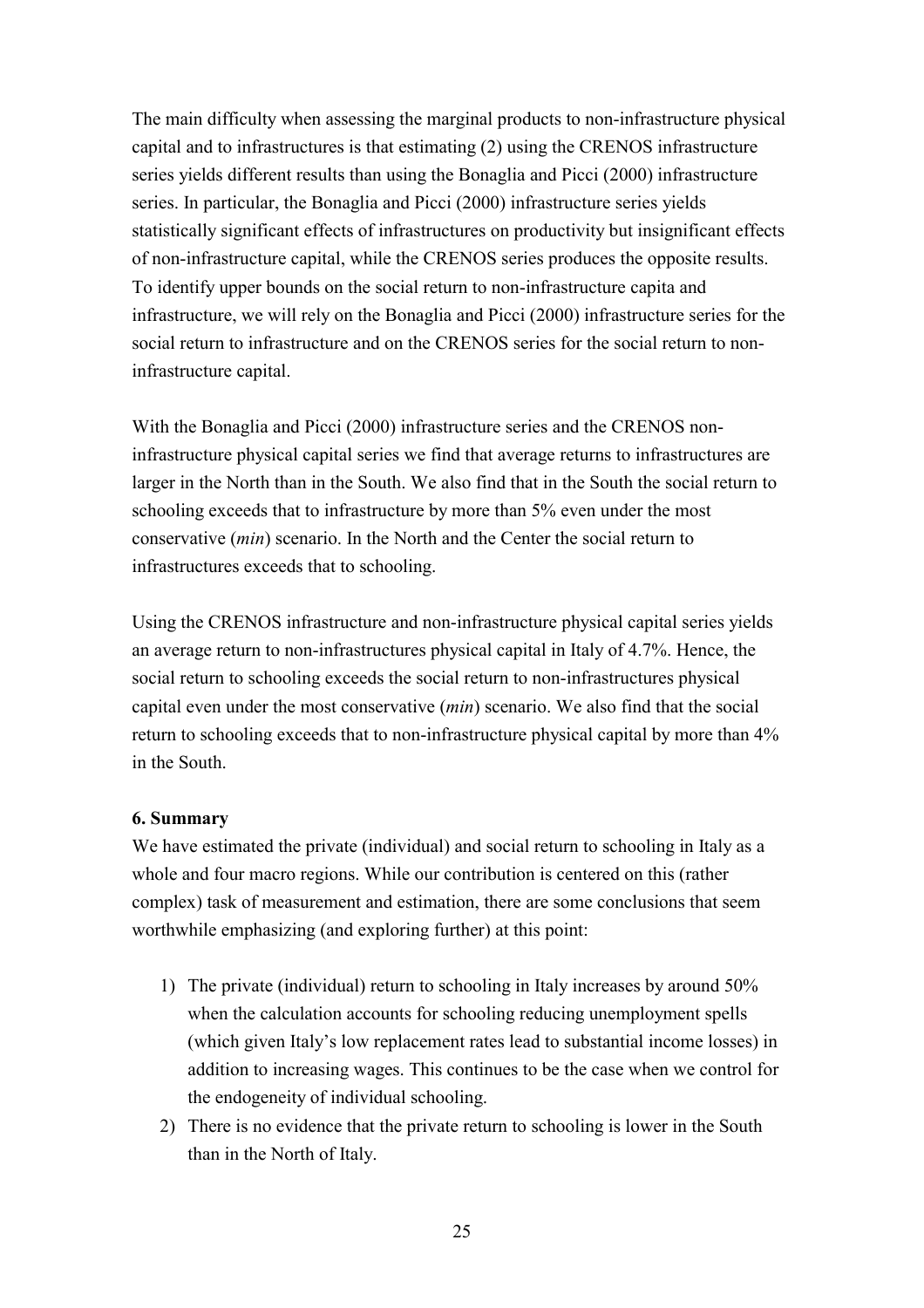- 3) Estimates of the private return to schooling compare favorably to the return to financial assets (especially in poorer regions) suggesting that financial incentives to invest in schooling are adequate.
- 4) While the (mostly) public provision of schooling in Italy raises the private return to schooling, this effect is more than offset by the progressivity of the income tax. Our calculations suggest that the private return to schooling in Italy would rise if tuition reflected the social cost of schooling and taxes were proportional to income.
- 5) At the social level, the return to schooling exceeds the return to infrastructures for poorer regions.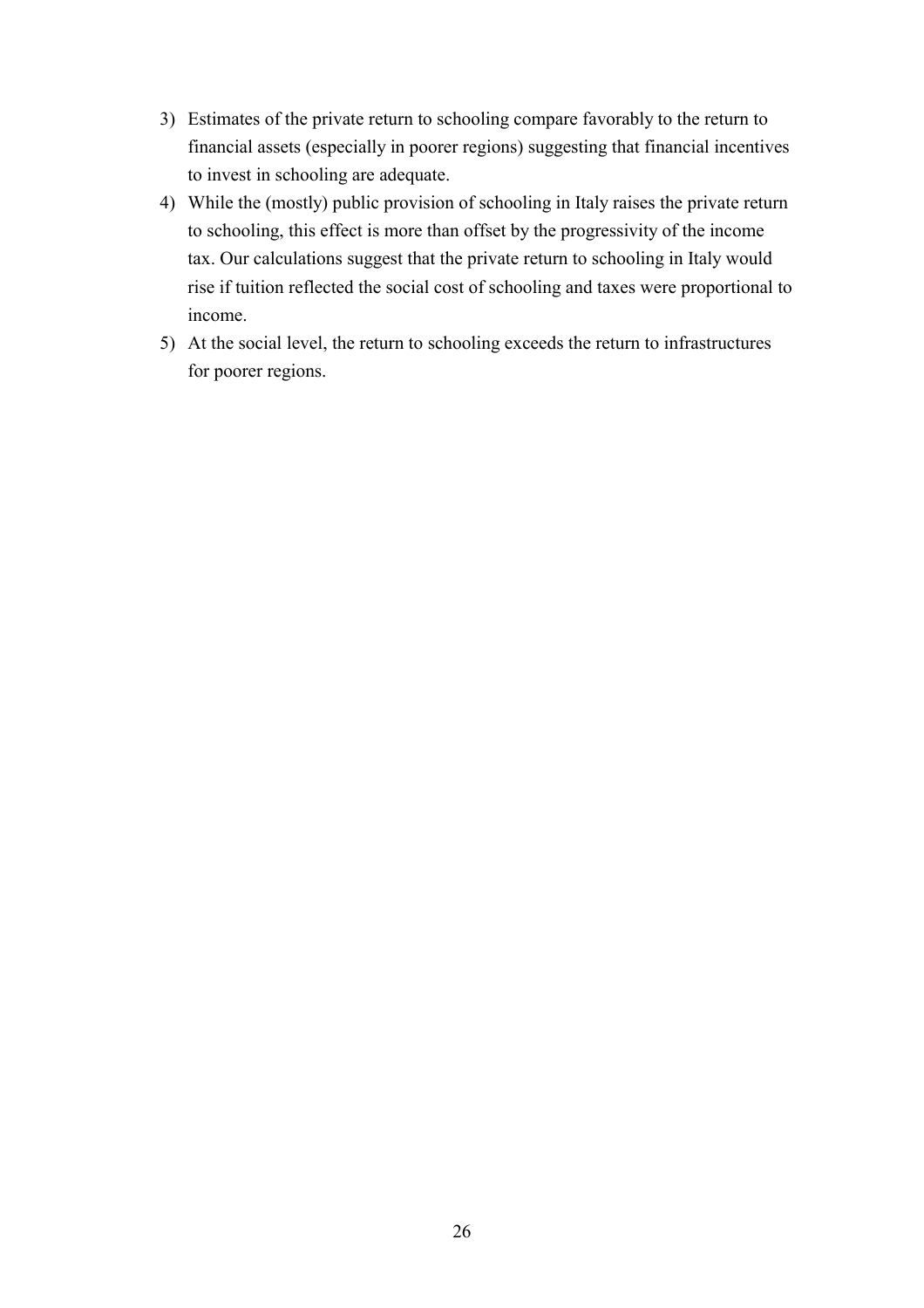#### **References**

- Bonaglia, F. and L. Picci (1999), "Il capitale nelle regioni italiane", Università di Bologna WP 374.
- Brandolini, A. and P. Cipollone. "The return to education in Italy: 1992-1997," Bank of Italy Working Paper.
- Brunello, G., S. Comi, and C. Lucifora (2000), "The Returns to Education in Italy: A New Look at the Evidence," IZA Discussion paper 130.
- Ciccone, A. (2004) "Human capital as a factor of growth and employment at the regional level: The case of Italy," Report for the European Commission, DG for Employment and Social Affairs.
- De la Fuente, A. and A. Ciccone (2002), "Human capital and growth in a global and knowledge-based economy," Report for the European Commission, DG for Employment and Social Affairs.
- De la Fuente, A. (2003), "Human capital and growth in a global and knowledge-based economy, part II: assessment at the EU country level" Report for the European Commission, DG for Employment and Social Affairs.
- De la Fuente, A., R. Doménech, and J. F. Jimeno (2003), "Human capital as a factor of growth and employment at the regional level: The case of Spain," Report for the European Commission, DG for Employment and Social Affairs.
- Dimson, E., P. Marsh and M. Staunton (2002), *Triumph of the optimists. 101 years of global investment returns,* Princeton University Press, Princeton.
- Goldin, C. and L. Katz (1999), "Human capital and social capital: the rise of secondary schooling in America 1910-1940," Journal of Interdisciplinary History.
- Guiso, L., S. Sapienza, and L. Zingales (2000), "The Role of Social Capital in Financial Development," *American Economic Review*, 94, pp. 526-556.
- Heckman, J. (1979), "Sample Selection Bias as a Specification Error," *Econometrica*, 47, pp. 153-161.
- Jones, C. (2002), "Sources of US economic Growth in a World of Ideas," *American Economic Review*, 92, pp. 220-239.
- Montanaro, P. (2002) "Lo stock di capitale pubblico: una stima per regione e tipologia di bene" mimeo, Bank of Italy.
- OECD (2000), *Benefit Systems and Work Incentives 1999*, Paris.
- Putnam, R. (1993), *Making Democracy: Work Civic Traditions in Modern Italy*, Princeton, Princeton University Press.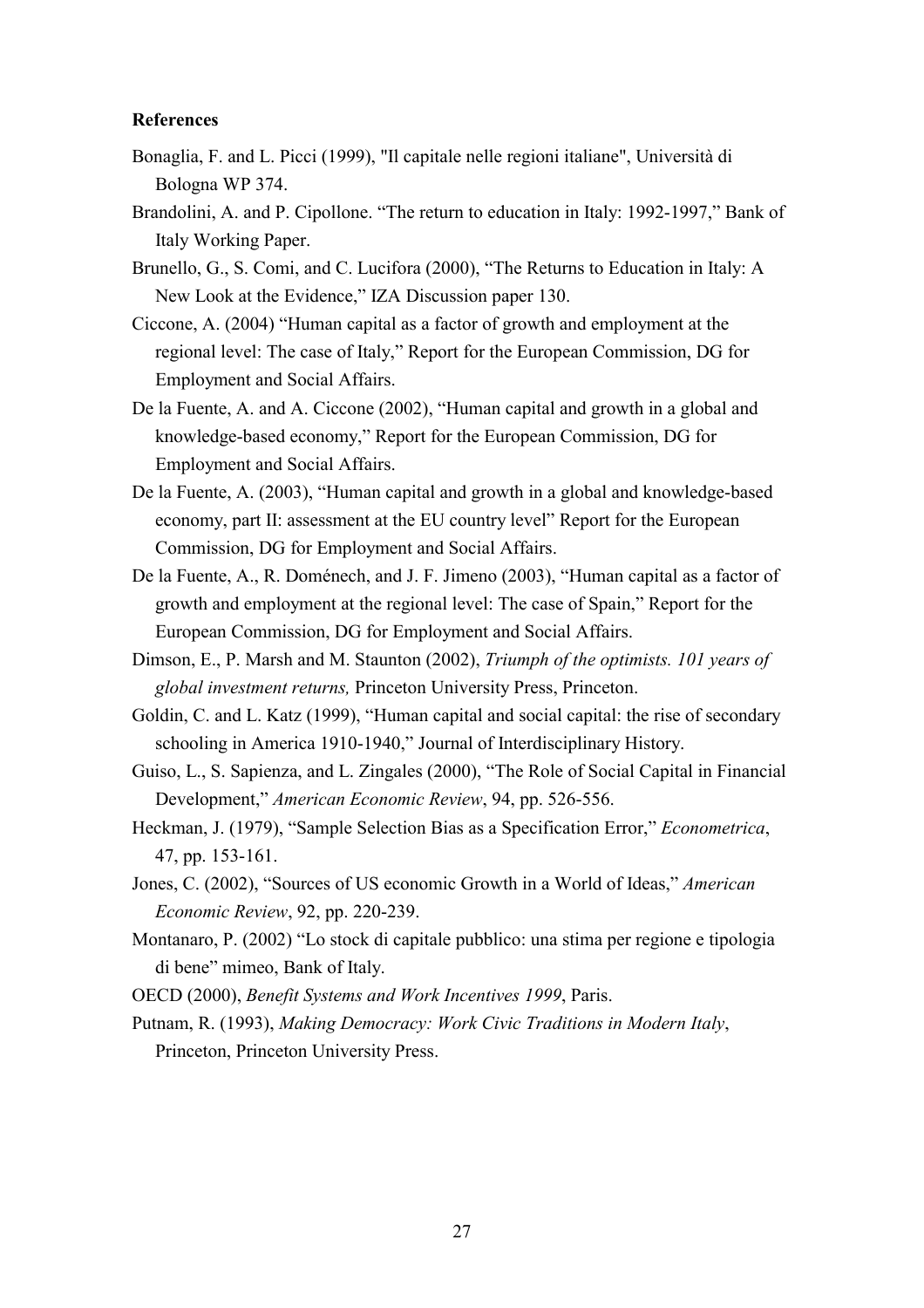# **Appendix9**

# **A1. Expenditures on secondary and university education in 2000**

Private and public expenditures per student in formal education at the upper secondary and university level can be estimated using data from different publications of the Ministry of Education, University and Research (MIUR) and the National Statistical Institute (ISTAT) (details on the data sources and the calculations can be found in Table A2). Secondary schooling includes general academic programs as well as programs that combine general academic and a more vocational education. Public expenditures are the sum of operating costs of public educational institutions (net of research expenditures by universities), indirect costs (general administration and support programs) and two types of subsidies to households: tuition waivers at the university level and subsidies to cover living expenses and other costs at the university level. Private expenditures are defined as tuition fees paid by households plus expenditures on books and school materials minus non-tuition subsidies received by them. Total expenditures are calculated as the sum of public and private expenditures.

| Table A1: Average expenditures per student, 2000 |  |
|--------------------------------------------------|--|
| (weighted average of all regions, Italy= 100)    |  |

|                   | <b>Upper secondary</b> |              |      | <b>University</b>    |      |      | Combined |                      |      |
|-------------------|------------------------|--------------|------|----------------------|------|------|----------|----------------------|------|
|                   | private                | public total |      | private public total |      |      |          | private public total |      |
| North West        | 111                    | 103          | 104  | 166                  | 112  | 122  | 141      | 106                  | 110  |
| <b>North East</b> | 89                     | 108          | 107  | 104                  | 104  | 104  | 197      | 107                  | 106  |
| Center            | 86                     | 103          | 102  | 91                   | 106  | 103  | 89       | 104                  | 102  |
| South             | 118                    | 94           | 96   | 83                   | 88   | 87   | 99       | 92                   | 93   |
| Objective 1       | 99                     | 95           | 95   | 63                   | 90   | 85   | 179      | 93                   | 92   |
| Average,          |                        |              |      |                      |      |      |          |                      |      |
| Euros             | 388                    | 4999         | 5387 | 929                  | 4408 | 5338 | 568      | 4802                 | 5370 |

 Table A1 shows expenditures per student at the upper secondary and university level for the year 2000, combining students enrolled in private and public centers. These figures are relative to average expenditures per student in the entire country. Following de la Fuente, Doménech, and Jimeno (2003), the last three columns (under the heading Combined) approximate the cost per student of an increase in upper secondary attainment under the assumption that half of those graduating from upper secondary school will go on to university (they are weighted averages of expenditures per student at the upper secondary and university level with weights of 2/3 and 1/3 respectively). The last row of the table contains average expenditures for the whole of Italy in Euros.

 $\overline{a}$ 

 $9$  For the administrative-region-level data see Ciccone (2004).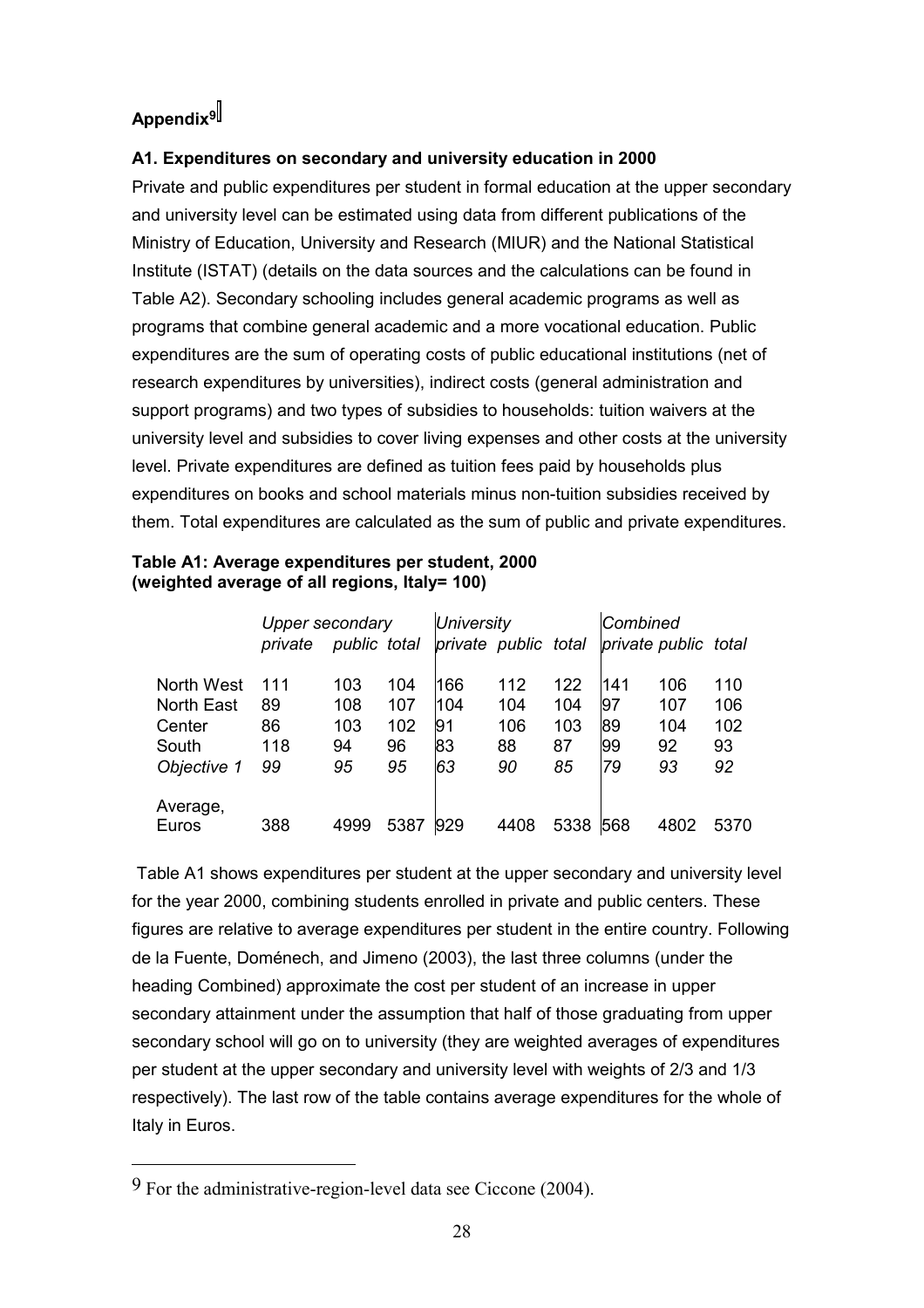# **Table A2: Sources used to estimate educational expenditures per student by region**

- Total public expenditures on secondary school for the year 1999 are taken from Ministry of Education, University and Research (MIUR) 2001, *Indicatori della spesa pubblica per l'istruzione scolastica. Anno finanziario 1999* (www.miur.it). The estimate for the year 2000 is obtained by applying the increase in aggregate education expenditures between 1999 and 2000 in MIUR 2002, *Spesa pubblica per l'istruzione, anni 1991-2000* to the 1999 figure. Regional expenditures are estimated based on the number of teachers at the regional level available in MIUR 2003, *Alunni, classi, docenti. Dalla scuola materna alle scuole superiori in Italia, 1996-2003*.
- Sub-regional expenditures on secondary school for the year 2000 are taken from MIUR 2002, *La spesa per l'istruzione delle province e dei comuni, anno finanziario 2000*.
- The number of enrolled secondary school students is taken from MIUR 2003, Department of Statistics, *Alunni iscritti alle scuole secondarie superiori per regione, anni 1999-2000 e 2000-2001*.
- Total public expenditures on universities are calculations made by the National Committee for the Evaluation of the University System (www.cnvsu.it) based on data from MIUR 2003, Department of Statistics, *Indagine sull'istruzione universitaria anno 2000 e 2001*.
- R&D expenditures are taken from Italian Institute of Statistics (ISTAT) 2003, *Lo stato dell'Università. I principali indicatori. Anno accademico 1999-2000* (www.istat.it).
- Private secondary school expenditures (private secondary school, books etc.) are estimates based on ISTAT 2003, *Indagine sui consumi delle famiglie, Anno 2000*.
- Private university expenditures (university fees paid at private and public universities, etc.) are taken from three different sources. Fees paid to public universities are taken from MIUR 2003, Department of Statistics, *Indagine sull'istruzione universitaria anno 2000 e 2001*. Fees paid to private universities are taken from MIUR 2003, Department of Statistics, *La contribuzione studentesca e delle altre entrate da parte degli studenti. Rilevazione 2000*. Other expenditures (books etc.) are estimated based on ISTAT 2003, *Indagine sui consumi delle famiglie, Anno 2000.*
- Enrolled university students are taken from MIUR 2003, Department of Statistics, *Studenti iscritti per Ateneo. Valori assoluti, anni 1999-2000 e 2000-2001*.
- Living subsidies for university students are taken from ISTAT 2003, *Lo stato dell'Università. I principali indicatori. Anno accademico 1999-2000.*

#### **Public upper secondary school expenditures**

The starting point is total public spending on upper secondary education in Italy in 2000 less public spending on upper secondary education by sub-regional administrations (*comuni* and *provincie*). These expenditures are distributed across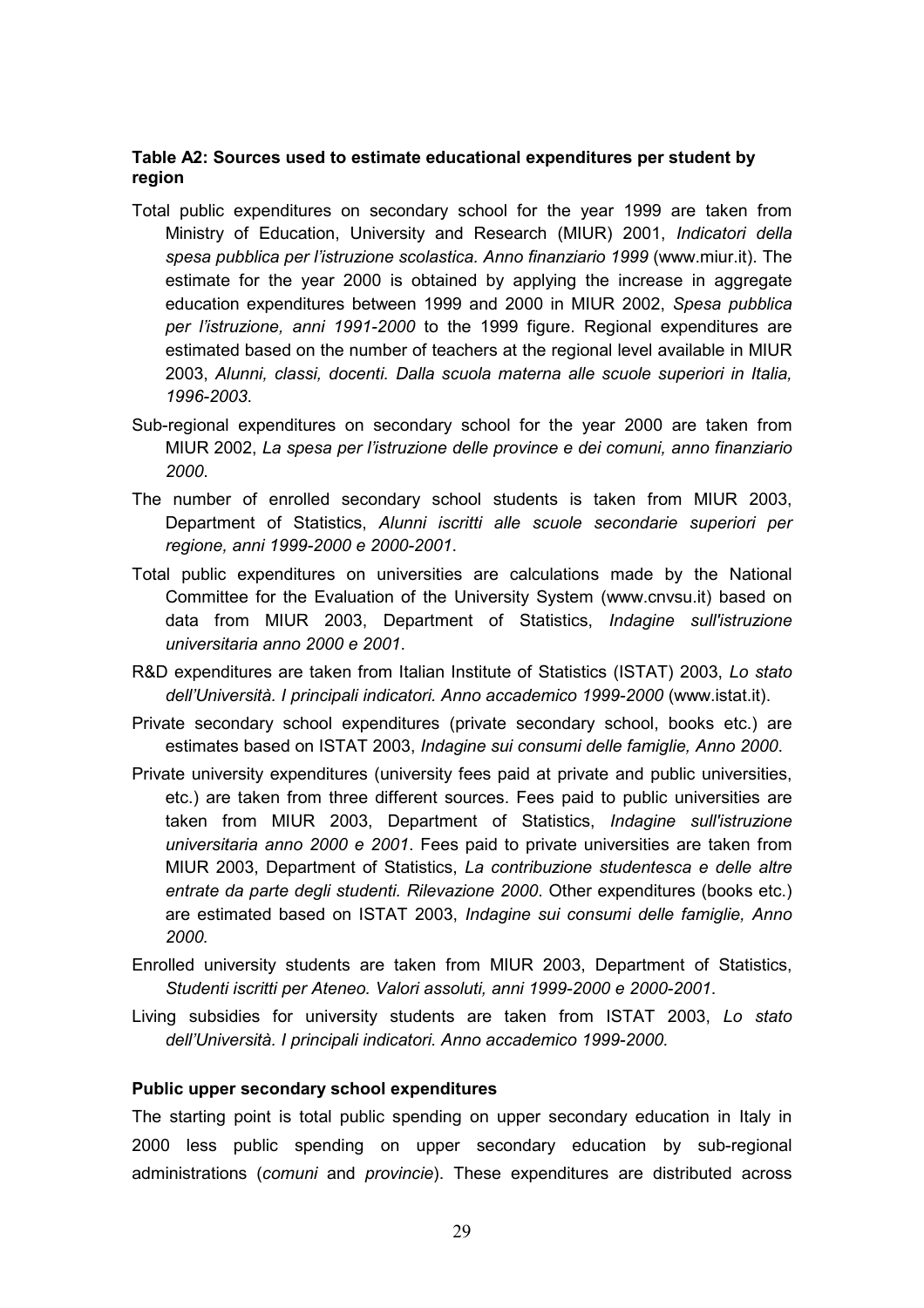regions in proportion to the number of secondary school teachers in each region. These regional expenditures plus upper secondary education expenditures by subregional administrations are equal to public secondary school expenditures at the regional level. Note that this procedure treats total public spending by regional governments like public spending by the national government. While it would have been preferable to differentiate between the two types of expenditures, this is not feasible as reliable information of public upper secondary school expenditures by regional governments seems to be unavailable. The resulting inaccuracy is likely to be very small however as public spending by regional governments amounted to only 2.3% of total public spending in 1999, the latest year for which information is available (MIUR 2001, *Indicatori della spesa pubblica per l'istruzione scolastica. Anno finanziario 1999*).

# **Private upper secondary school expenditures**

Private expenditures on upper secondary school consist of expenditures on books and other school materials and tuition fees of students at private upper secondary schools. These are estimates using ISTAT 2003, *Indagine sui consumi delle famiglie, Anno 2000.*

# **Public expenditures on university education**

The starting point is expenditures at the university level obtained from balance sheet data for the year 2000. These figures are aggregated to the regional level. Subtracting university R&D expenditures at the regional level and adding scholarships and nontuition subsidies from public sources other than universities (housing and food subsidies) yields public expenditures on university education.

#### **Private expenditures on university education**

Private expenditures on university education consist of expenditures on books and other university materials and tuition fees of students at private and public universities. The starting point is income from tuition fees obtained at the university level from balance sheet data of all public universities in 2000. To these we add an estimate of fees paid to private Universities (in this case the latest available year for which information is available is 1999). These figures are aggregate to the regional level and combined with estimates of expenditures of books and other university material obtained using ISTAT 2003, *Indagine sui consumi delle famiglie, Anno 2000.* The final figure is obtained by subtraction non-tuition subsidies from public sources other than universities (housing and food subsidies)

# **A2. Data used to calculate the private return to upper secondary school attainment and university attainment**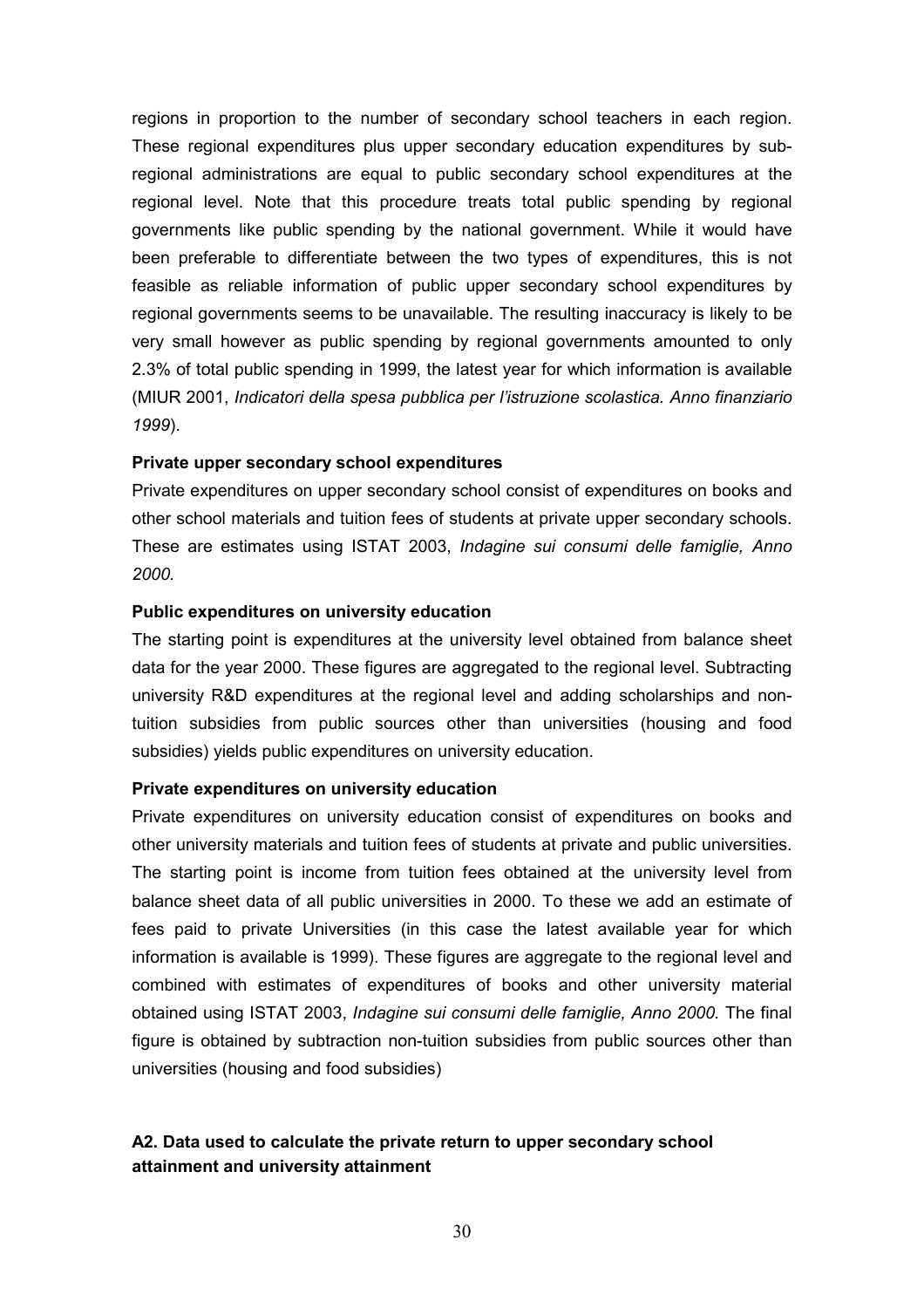**Table A3: Tax and social security data used to calculate the private return to upper secondary school and university attainment**

|                   |   | <b>Upper Secondary</b> | <b>University</b> |                 |  |
|-------------------|---|------------------------|-------------------|-----------------|--|
|                   | т | $\tau_{\Omega}$        |                   | $\tau_{\Omega}$ |  |
| North West        |   | 33.40% 29.03%          | 42.69%            | 30.85%          |  |
| <b>North East</b> |   | 33.50% 31.18%          | 42.69% 32.35%     |                 |  |
| Center            |   | 33.50% 30.80%          | 42.69%            | 32.27%          |  |
| South             |   | 33.50% 30.54%          | 42.69%            | 31.79%          |  |
| Objective 1       |   | 33.50% 30.33%          | 42.69%            | 31.62%          |  |
| Italy             |   | 33.5% 29.22%           | 42.69% 30.75%     |                 |  |

# **Table A4: Data used in the calculation of the private rate of return to upper secondary school attainment**

|                                                            | $\mu_{\texttt{S}}$                   | $\mu$                                     | po                                        | ps                                        | $\eta$                                                           | $\varepsilon$  |
|------------------------------------------------------------|--------------------------------------|-------------------------------------------|-------------------------------------------|-------------------------------------------|------------------------------------------------------------------|----------------|
| North West<br>North East<br>Center<br>South<br>Objective 1 | 2.2%<br>1.6%<br>1.5%<br>2.3%<br>2.0% | 28.8%<br>26.5%<br>25.2%<br>26.5%<br>26.1% | 94.6%<br>96.0%<br>92.1%<br>77.9%<br>76.6% | 68.7%<br>84.4%<br>58.5%<br>32.8%<br>30.3% | 72.58%<br>87.90%<br>63.58% 1.32%<br>42.08% 3.44%<br>39.62% 3.53% | 1.03%<br>0.57% |
| Italy                                                      | 1.9%                                 | 26.0%                                     |                                           | 89.50% 58.47% 65.33% 2.09%                |                                                                  |                |

# **Table A5: Data used in the calculation of the private rate of return to university attainment**

|             | $\mu_{\mathsf{S}}$ | $\mu$ | pо    | ps                         | n             | $\mathcal E$ |
|-------------|--------------------|-------|-------|----------------------------|---------------|--------------|
| North West  | 6.6%               | 27.5% | 97.6% | 76.0%                      | 77.83%        | $0.52\%$     |
| North East  | 3.9%               | 22.4% | 97.7% | 84.3%                      | 86.22% -0.01% |              |
| Center      | 3.3%               | 21.2% | 95.6% | 67.4%                      | 70.53% 0.93%  |              |
| South       | 3.3%               | 19.8% | 88.1% | 54.4%                      | 61.77% 3.64%  |              |
| Objective 1 | 2.5%               | 19.4% | 87.1% | 53.0%                      | 60.78% 3.92%  |              |
| Italy       | 3.8%               | 21.7% |       | 95.00% 70.46% 74.17% 1.48% |               |              |

# **A3. Average full-time earnings by regions and educational attainment**

Calculations of average full-time earnings by regions and educational attainment are based on SHIW net earnings data. Gross earnings are obtained using the lower bounds of the Brandolini and Cipollone (2003) adjustment factors.10

 $\overline{a}$ 

<sup>10</sup> See Section 2.A for details.